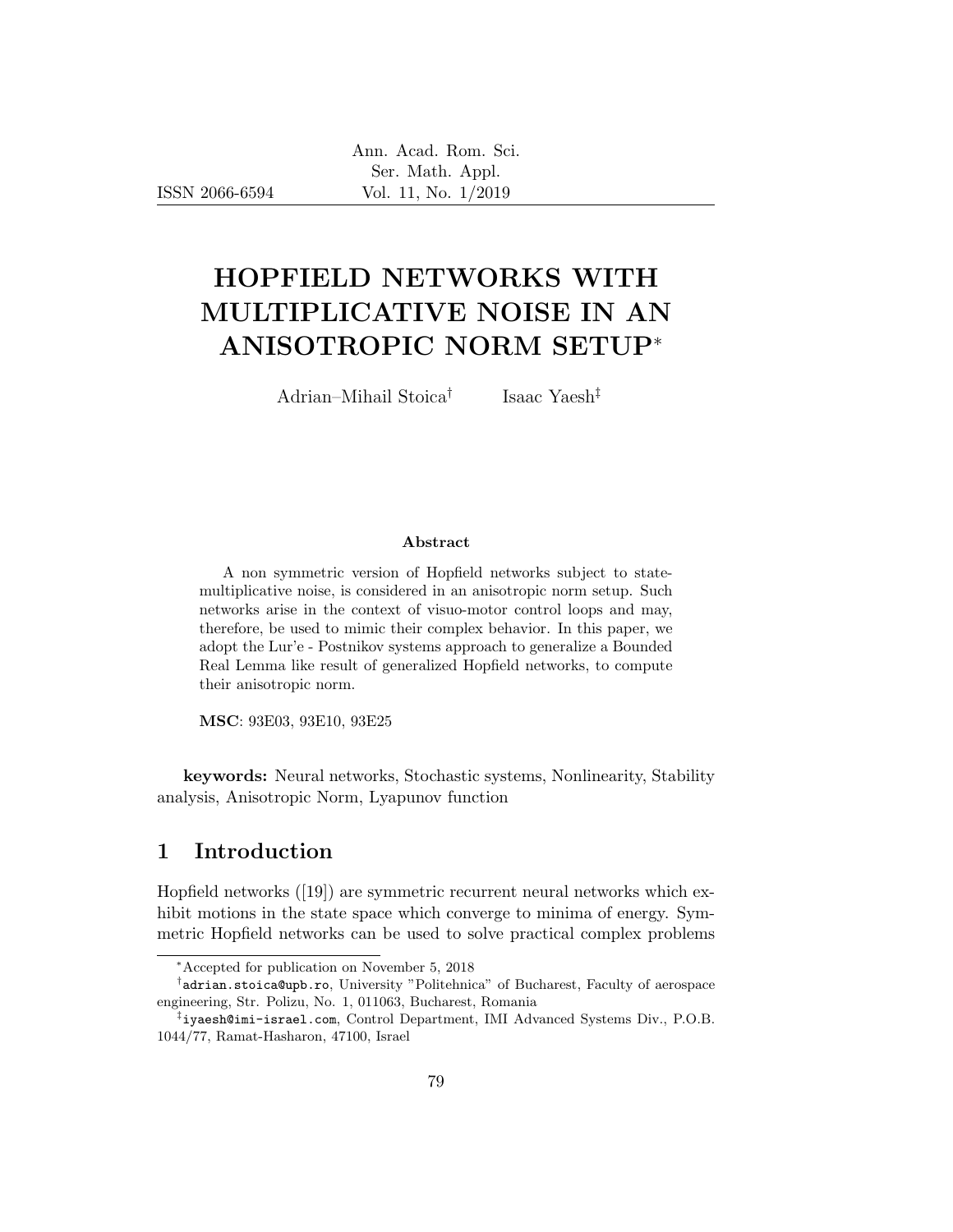such as implementation of associative memory, linear programming solving and optimal guidance problems solution. Recurrent networks which are non symmetric stochastic versions of Hopfield networks play an important role in understanding human motor tasks involving visual feedback (see  $(2)$ , ([3]) and the references therein). When such networks are used to model human motor tasks involving visual feedback  $([2] ) ([3] )$  the effects of statemultiplicative noise and pure time delay become dominant. It is mentioned in ([2]) that besides stick balancing at the fingertip, state-multiplicative noise arises at every level of the human nervous system (e.g. reflexes ([4]), motor control ([5]). The deterministic discrete-time version of this network has been considered in  $([6])$  whereas the stochastic continuous-time version of this network driven by white noise, has been considered in ([7]) where the stochastic stability of a network of form (6) given in the next section has been analyzed. In this latest paper it has been shown that the network is almost surely stable when the time derivative energy  $\frac{d\mathcal{E}}{dt} \leq 0$  is replaced by  $\mathcal{LE} \leq 0$  where  $\mathcal{LE}$  is the infinitesimal generator associated with the Itô type stochastic equation describing the continous-time Hoptfield network.

In the present paper, we analyze the anisotropic-norm of discrete-time Hopfield neural networks, which arises when the exogenous signals are neither purely white noise, or band limited. When the exogenous signals are of white noise type, then  $H_2$ − norm analysis is required whereas in the case of deterministic bounded energy signals, the framework of the  $H_{\infty}$ -norm ([8]) is to be applied. When the input  $w(t)$  of a discrete-time system  $\Sigma$ is a sequence of zero mean independent random vectors of unit covariance,  $\sqrt{\lim_{\ell \to \infty} \frac{1}{\ell}}$ its H<sub>2</sub>-norm is given, in terms of its output  $y(t)$ ,  $t = 0, 1, \dots$ , by  $||\Sigma||_2 :=$  $\frac{1}{\ell} \sum_{t=0}^{\ell} E[|y(t)|^2]$  whereas for  $\lim_{\ell \to \infty} \frac{1}{\ell}$  $\frac{1}{\ell} \sum_{t=0}^{\ell} E[|w(t)|^2] < \infty$ , the  $H_{\infty}$  - norm of  $\Sigma$ , is associated with  $\lim_{\ell\to\infty}\frac{1}{\ell}$  $\frac{1}{\ell} \sum_{t=0}^{\ell} E[|y(t)|^2 - \gamma^2 |w(t)|^2] < 0.$ However, many practical cases involve a compromise between the  $H_2$  and the  $H_{\infty}$ -norm setups since the former may not be suitable when the considered signals are strongly colored (e.g. periodic signals). On the other hand,  $H_{\infty}$ optimization may poorly predict performance when these signals are weakly colored (e.g. white noise). Mixed  $H_2/H_{\infty}$  results have been considered in  $([9])$  and  $([10])$ . A promising alternative to accomplish such compromise is to use the so-called *a-anisotropic norm* (see e.g.  $([11]), ([12]), ([13])$  since it offers and intermediate topology between the  $H_2$  and  $H_{\infty}$  norms. More precisely, if the colored signal is generated by an m-dimensional exogenous input, the a-anisotropic norm  $\|\|F\|\|_a$  of a stable system F has the property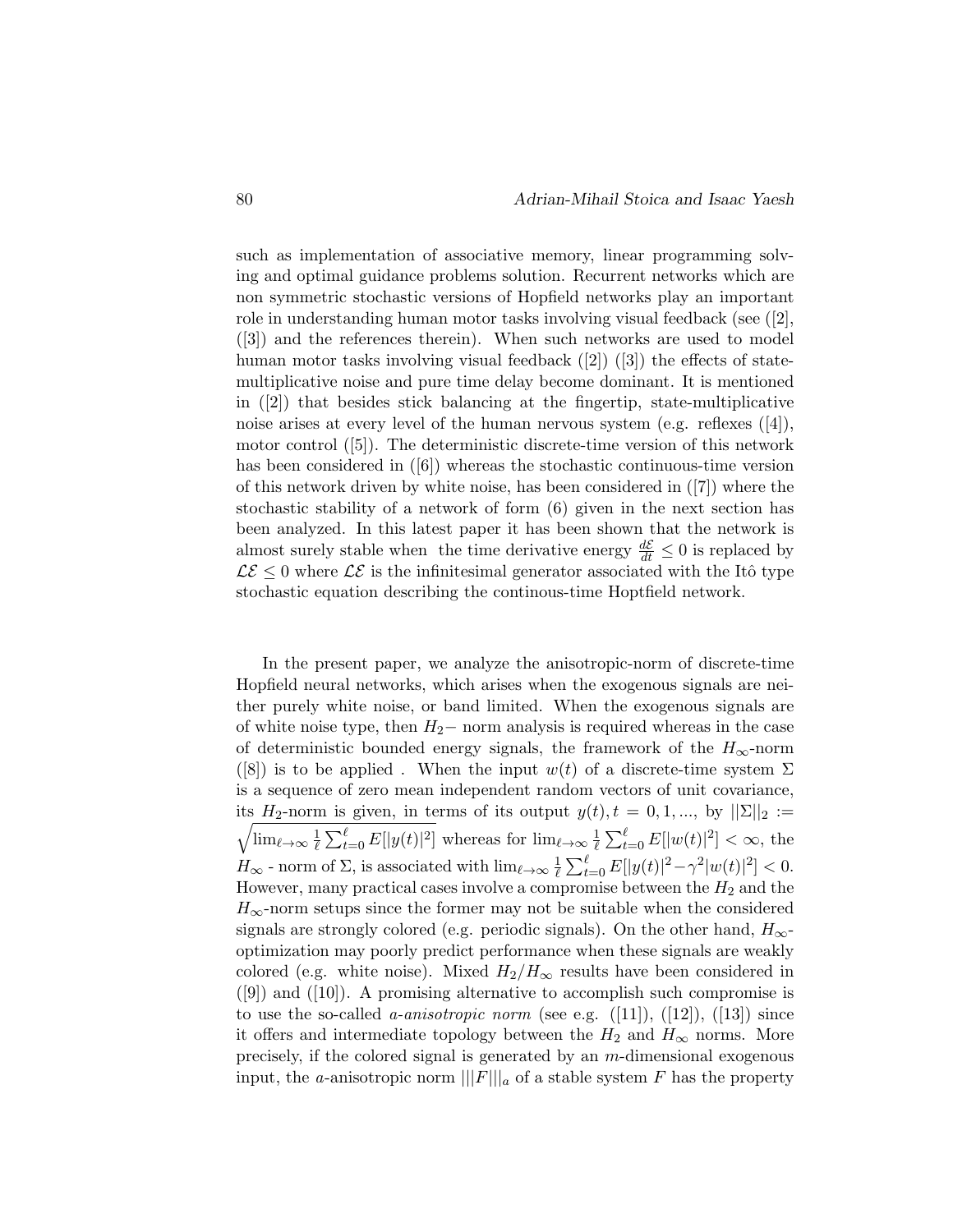(see, for instance  $([14])$ :

$$
\frac{1}{\sqrt{m}}||F||_2 = |||F|||_0 \le |||F|||_a \le ||F||_{\infty} = \lim_{a \to \infty} |||F|||_a.
$$

where

$$
|||\Sigma|||_a := \sup_{G \in \mathcal{G}_a} \frac{||\Sigma G||_2}{||G||_2} \tag{1}
$$

and where it is assumed that the disturbance  $w_k$  is generated by a coloring filter  $G$ , the input of which is a white noise. The class of admissible filters G with anisotropy less than a, namely  $A(G) < a$ , is denoted by  $\mathcal{G}_a$  where the mean anisotropy of  $G$ , is defined here as

$$
\bar{A}(G) = -\frac{1}{2} \ln \det \left( \frac{mE \left[ \tilde{w}(0) \tilde{w}(0)^T \right]}{Tr \left( E \left[ w(0) w(0)^T \right] \right)} \right), \tag{2}
$$

where  $E[\tilde{w}(0)\tilde{w}(0)^T]$  is the covariance of the prediction error  $\tilde{w}(0) := w(0) - \tilde{w}(0)$  $E[w(0)|w(t), t < 0]$ . Note that in cases where G is a linear system without multiplicative noise, then its output  $w$  has a Gaussian distribution, the original entropy-theoretic mean anisotropy definition of  $(11)$  can be used, which is equivalent  $([15])$  in such a case to  $(2)$ . When G is, however, corrupted with multiplicative noise as considered in this paper, the above equivalent definition for  $A(G)$  no longer holds, and the higher moments than just the spectral density are involved. In spite of this fact, in the present paper, we adopt as in  $([16])$  an anisotropic-norm setup, where the simple definition of (2) in terms of second order moments only of  $w(0)$  and its estimate is used. This definition leads to results which are consistent (see  $([16])$ ) both with the anisotropic norm-related results of  $(14)$  and  $(17)$  for linear systems without multiplicative noise and with the  $H_{\infty}$ -norm related results of ([18]) for systems with multiplicative noise.

At this point, it is useful to note again, that the mean anisotropy  $A(G)$  of  $w(t)$  is just a measure of its whiteness. Namely, if  $w(t)$  is white, then it can not be estimated from its past values (i.e. its optimal estimate is just zero) and  $\tilde{w}(0) = w(0)$  which leads to  $A(G) = 0$ . On the other hand, if  $w(t)$  can be perfectly estimated, then  $A(G)$  by the above definition, tends to infinity. Note that whenever the transfer matrix function corresponding to  $G$  is rank deficient (namely w has frequency bands with zero power spectrum) on some finite interval of frequencies, then  $A(G)$  also tends to infinity. Following ([11]) we denote the class of admissible filters G with  $A(G) < a$  by  $\mathcal{G}_a$ . The anisotropic norm  $\|\|F\|\|_a$  of the system F is then defined by

$$
|||F|||_a := \sup_{G \in \mathcal{G}_a} \frac{||FG||_2}{||G||_2} \tag{3}
$$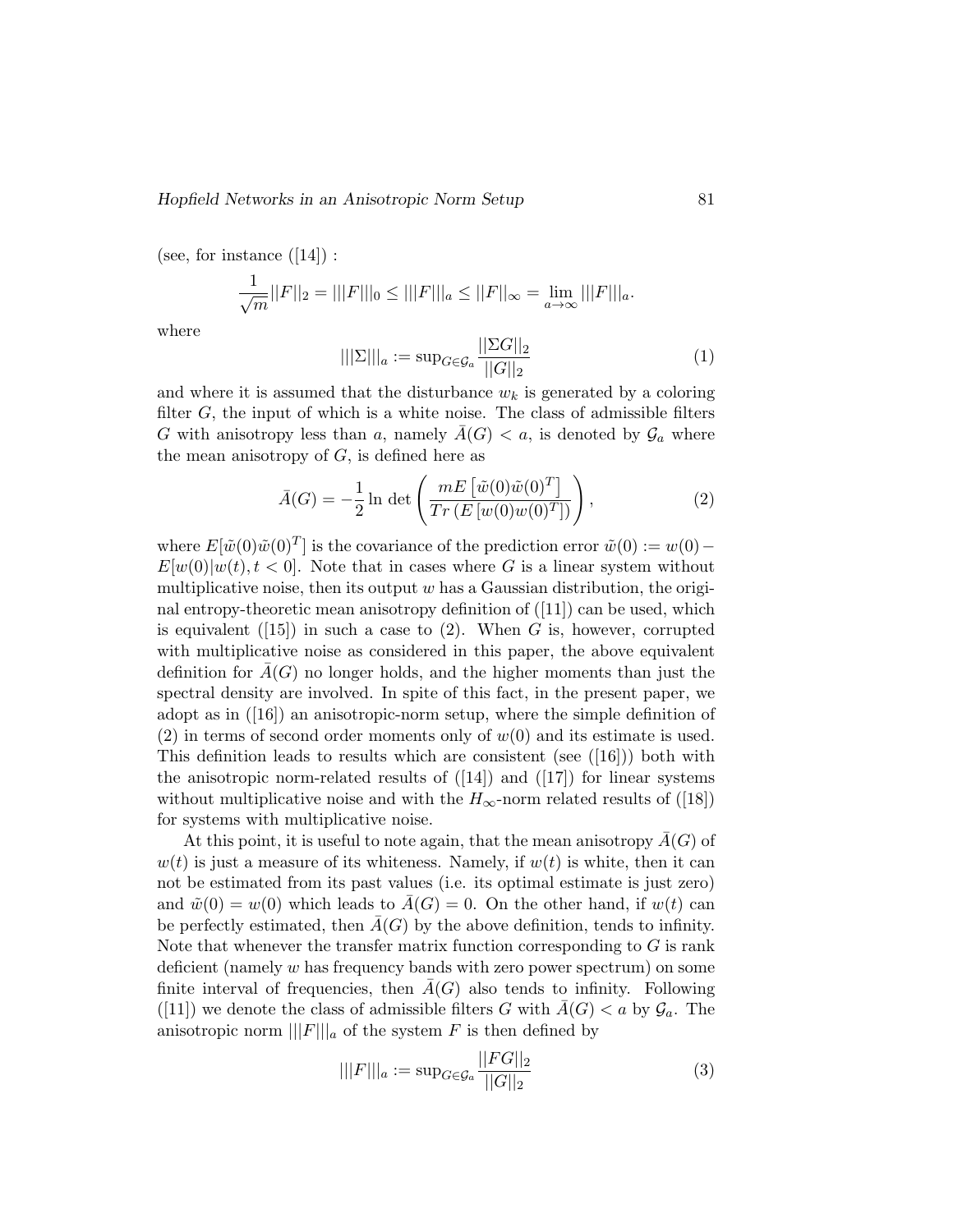Throughout the paper  $\mathcal{R}^n$  denotes the *n* dimensional Euclidean space,  $\mathcal{R}^{n \times m}$  is the set of all  $n \times m$  real matrices,  $\mathcal{Z}_+$  is the set of all nonnegative integers, Tr stands for the trace of a square matrix and the notation  $X > 0$ , (respectively,  $X \geq 0$ ) for  $X \in \mathbb{R}^{n \times n}$  means that X is symmetric and positive definite (respectively, semi-definite). Also  $||w||^2$  for  $w \in \mathcal{R}^n$  will denote  $w^T w$ . Throughout the paper  $(\Omega, \mathcal{F}, P)$  is a given probability space. Expectation is denoted by  $E[\cdot]$  and conditional expectation of x on the event  $\theta(t) = i$  is denoted by  $E[x|\theta(t) = i]$ .

#### 2 Problem formulation

The neural network proposed by Hopfield, can be described by a system of ordinary differential equations of the form

$$
\dot{v}_i(t) = a_i v_i(t) + \sum_{j=1}^n F_{ij} g_j(v_j(t)) + \bar{c}_i =: \kappa_i(v), 1 \le i \le n \tag{4}
$$

where  $v_i$  represents the voltage on the input of the *i*-th neuron,  $a_i < 0, 1 \leq$  $i \leq n$ ,  $F_{ij} = F_{ji}$  and the activations  $g_i(\cdot), i = 1, ..., n$  are  $C^1$ -bounded and strictly increasing functions. The stability of this network is analyzed in ([19]) by defining the network energy functional:

$$
\mathcal{E}(v) = -\sum_{i=1}^{n} a_i \int_0^{v_i} u \frac{dg_i(u)}{du} du
$$
\n
$$
-\frac{1}{2} \sum_{i,j=1}^{n} F_{ij} g_i(v_i) g_j(v_j) - \sum_{i=1}^{n} \bar{c}_i g_i(v_i)
$$
\n(5)

which is a Lyapunov function if  $g_i$  are increasing activation functions since

$$
\frac{d\mathcal{E}}{dt} = -\sum \frac{dg_i(v_i)}{dv_i} \kappa_i(v)^2 \le 0
$$

with  $\kappa_i(v)$  defined in (4). The zero rate of the energy is obtained only in the equilibrium points, also referred to as attractors, where  $\kappa_i(v^0) = 0, 1 \le i \le$ n. However, the neural network may be subject to environmental noise and to connection matrix perturbations which can be modelled as  $\sum_{j=1}^{n} b_{ij}w_j(t)$ added to the right hand side of (4). The network subject to the combination of these two effects can be then described in matrix form as:

$$
\dot{v}(t) = Av(t) + \mathcal{F}g(v(t)) + Bw(t) + \bar{C}
$$
\n(6)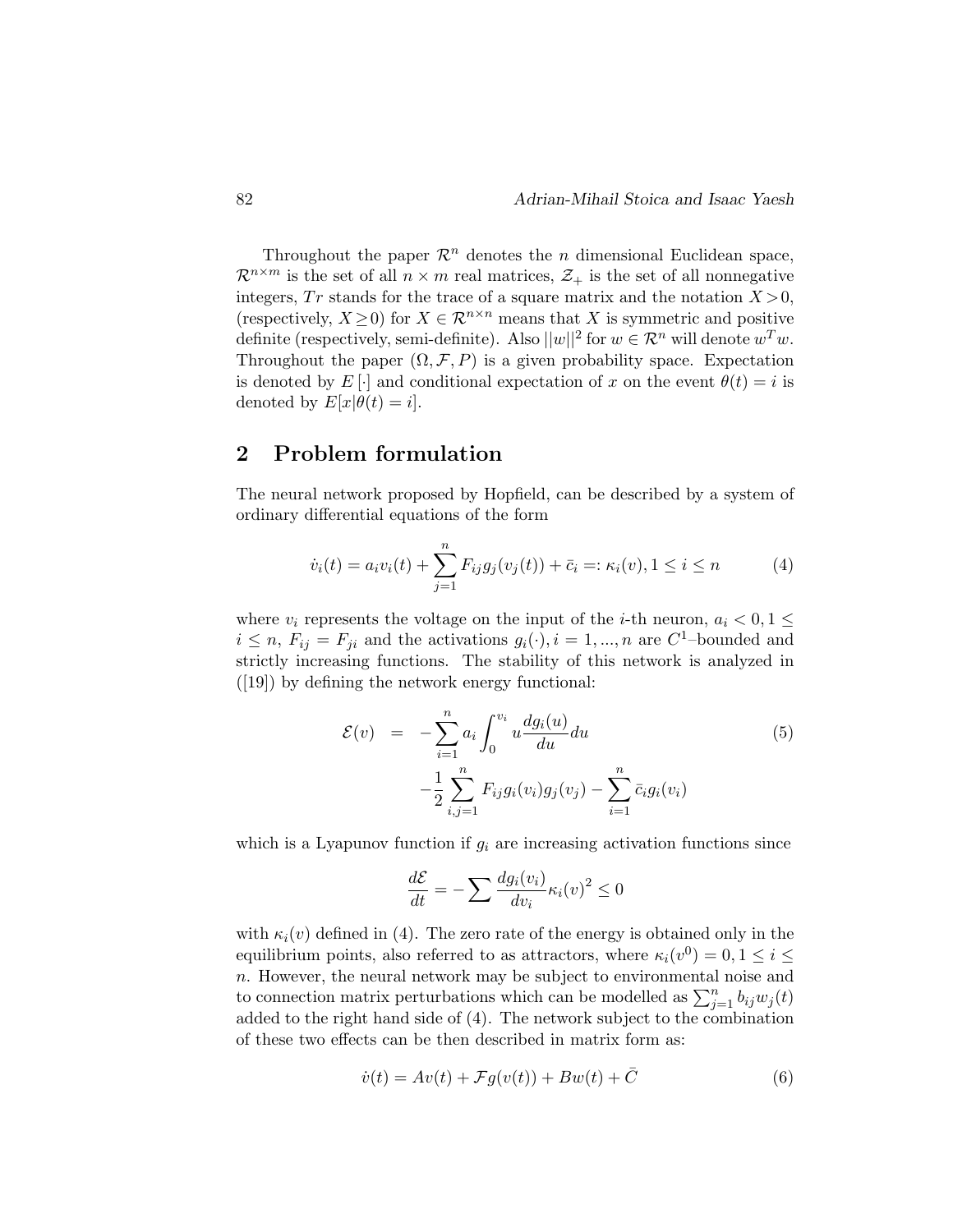where

$$
A := diag(a_1, ..., a_n),
$$
  
\n
$$
B = [b_{ij}]_{i,j} = 1, ..., n, \mathcal{F} = [F_{ij}]_{i,j=1,...,n}
$$
  
\n
$$
\bar{C} := \begin{bmatrix} \bar{c}_1 & \bar{c}_2 & ... & \bar{c}_n \end{bmatrix}^T, v := \begin{bmatrix} v_1 & v_2 & ... & v_n \end{bmatrix}^T
$$

and where  $g(v) := \begin{bmatrix} g_1(v_1) & g_2(v_2) & \dots & g_n(v_n) \end{bmatrix}^T$ ,  $y(t)$  denoting the observed output of the network and  $w(t) = (w_1(t), ..., w_m(t))^T$  is the driving process, to be specified in the sequel. To analyze the effect of  $w(t)$  we first define the error of the Hopfield network output with respect to its equilibrium points by  $x(t) = v(t) - v^0$  and assume that the errors vector  $x(t)$ satisfy:

$$
\dot{x}(t) = Ax(t) + \mathcal{F}f(x(t)) + Bw(t)
$$
\n(7)

where by definition,  $f(x) = g(x + v_0) - g(v_0)$ .

In the present paper a discrete-time version of (7) is used in which multiplicative white noise perturbations are added, namely

$$
x(t+1) = \mathcal{A}(t)x(t) + \mathcal{B}(t)w(t) + \mathcal{F}f(x(t))
$$
  
\n
$$
y(t) = Cx(t) + Dw(t), t = 0, 1, ...
$$
\n(8)

with

$$
\begin{array}{rcl} \mathcal{A}(t) & := & A_0 + \sum_{i=1}^r \xi_i(t) A_i \\ \mathcal{B}(t) & := & B_0 + \sum_{i=1}^r \xi_i(t) B_i \, , \end{array}
$$

where  $\xi(t) = (\xi_1(t), ..., \xi_r(t))^T$  is a sequence of independent random vectors  $\xi : \Omega \to \mathcal{R}^r$  on a probability space  $(\Omega, \mathcal{F}, \mathcal{P})$  and  $y(t)$  stands for the network output. It is assumed that  $\{\xi(t)\}_{t>0}$  satisfies the conditions  $E[\xi(t)] = 0$  and  $E\left[\xi(t)\xi^{T}(t)\right] = I_{r}, t = 0, 1, \ldots$ . The matrices of the state space model (8) have the dimensions as follows:  $A_i \in \mathcal{R}^{n \times n}$ ,  $B_i \in \mathcal{R}^{n \times m}$ ,  $i = 0, 1, ..., r$ ,  $C \in$  $\mathcal{R}^{p\times n}, D \in \mathcal{R}^{p\times m}.$ 

In the remaining part of the paper it will be assumed that the input  $w(t) \in \mathcal{R}^m$  is a vector valued signal of random variables, generated by the following linear stochastic filter G with multiplicative noise

$$
x_f(t+1) = A_f(t)x_f(t) + B_f(t)v(t)
$$
  
\n
$$
w(t) = C_f x_f(t) + D_f v(t), t = 0, 1, ...
$$
\n(9)

where

$$
\begin{array}{rcl}\nA_f(t) & := & A_{f_0} + \sum_{i=1}^r \xi_i(t) A_{f_i} \\
B_f(t) & := & B_{f_0} + \sum_{i=1}^r \xi_i(t) B_{f_i}\,.\n\end{array}
$$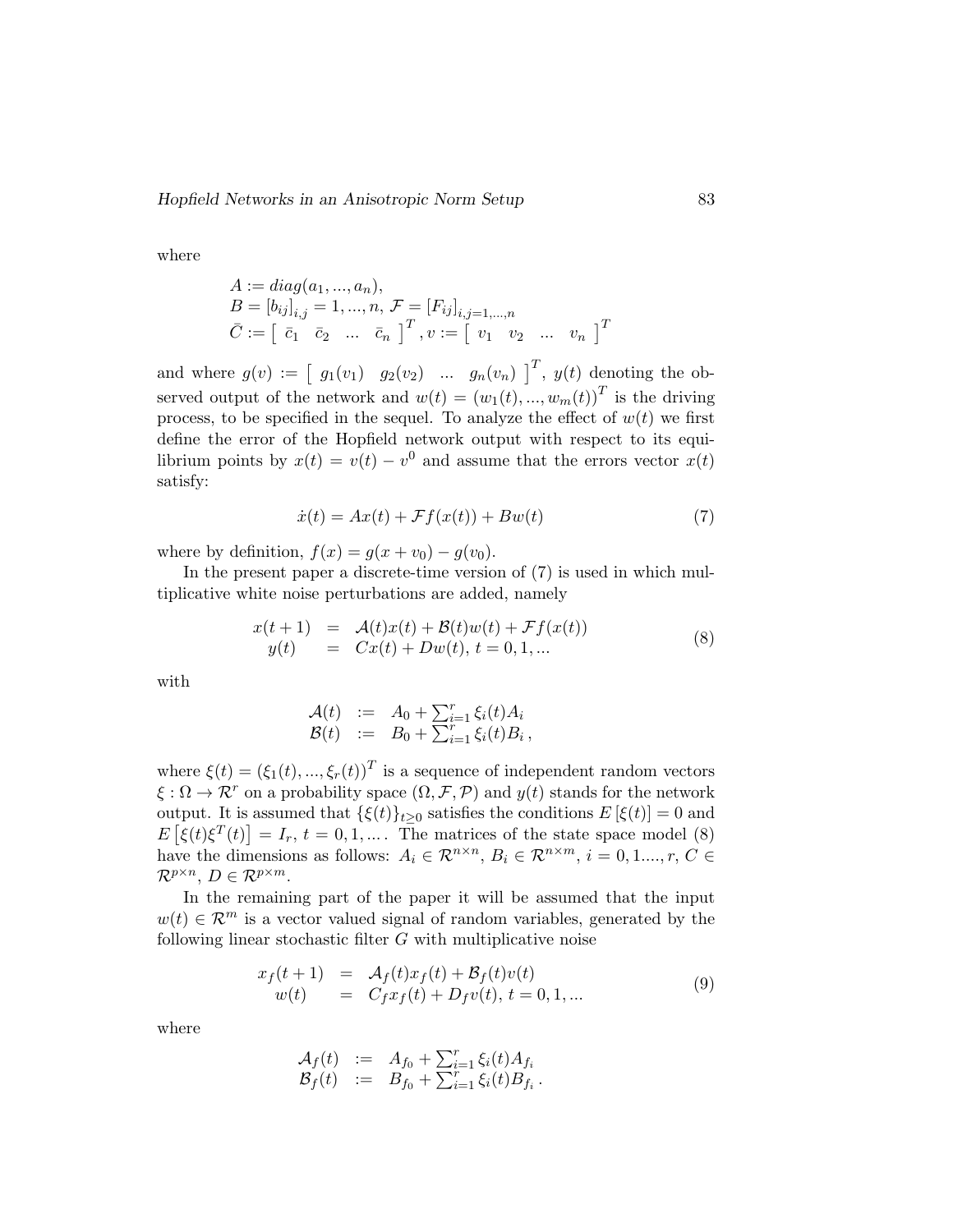where the order  $n_f$  and the matrices  $A_{f_i} \in \mathcal{R}^{n_f \times n_f}$ ,  $B_{f_i} \in \mathcal{R}^{n_f \times m}$ ,  $i =$  $0, 1, ..., r, C_f \in \mathcal{R}^{m \times n_f}, D_f \in \mathcal{R}^{m \times m}$  are not prefixed and  $v(t) \in \mathcal{R}^{m}$  are white noise vectors with the properties  $E[v(t)] = 0$  and  $E[v(t)v^{T}(t)] =$  $I_m$ ,  $t = 0, 1, \dots$  It is assumed that  $\{\xi(t)\}_{t\geq 0}$  and  $\{v(t)\}_{t\geq 0}$  are independent stochastic processes.

In the forthcoming analysis, we will assume that the components  $f_i$ ,  $i =$ 1, ..., *n* of  $f(x(t))$  depend only on the  $i-th$  component  $x_i$  of x and that they satisfy the sector conditions  $0 \leq x_i f_i(x_i(t)) \leq \sigma_i x_i^2(t)$  which are equivalent to

$$
-F_i(x_i(t), f_i) := f_i(x_i(t)) (f_i(x_i(t)) - \sigma_i x_i(t)) \le 0.
$$
 (10)

We shall further assume that

$$
\frac{\partial f_i}{\partial x_i}(x_i(t)) \le \sigma_i, \quad i = 1, ..., n,
$$
\n(11)

which although somewhat restrictive is, nevertheless, fulfilled by the usual nonlinearities as saturation, sigmoid, etc., used in the neural networks. The latter assumption allows a useful application of the Mean Value Theorem. Consider  $f_i(s)$  where  $s \in [a, b]$ . It then follows that  $\exists c \in [a, b]$ , such that  $f_i(s) = f_i(a) + \frac{\partial f_i}{\partial x_i}(c)(s-a) \leq f_i(a) + \sigma_i(s-a)$ . Therefore,  $\int_a^b f_i(s)ds \leq$  $f_i(a)(b-a) + \frac{\sigma_i}{2}(b-a)^2$ .

The following definitions of stability and  $H_2$  norm of the nonlinear system (8) are needed in the sequel.

**Definition 1.** A stochastic system with multiplicative noise of form  $(8)$ with  $B_i = 0, i = 0, 1, ..., r$  is called exponentially stable in mean square (ESMS) if there exist  $\beta \geq 1$  and  $\rho \in (0,1)$  such that  $E\left[|\Phi(t,s)x(s)|^2\right] \leq$  $\beta \rho^{t-s} E\left[|x(s)|^2\right]$  for all  $t \geq s \geq 0$  and for all  $x(s) \in \mathcal{R}^{\tilde{n}}$  satisfying (10), where  $\Phi(t, s)$  denotes the fundamental matrix solution of (8).

**Definition 2.** The  $H_2$ -type norm of the ESMS system (8) is defined as

$$
||F||_2 = \left[ \lim_{\ell \to \infty} \frac{1}{\ell} \sum_{t=0}^{\ell} E\left[ y^T(t) y(t) \right] \right]^{\frac{1}{2}},
$$

where  $\{y(t)\}_{t\in\mathcal{Z}_+}$  is the output of the system (8) with zero initial conditions generated by the sequence  $\{w(t)\}_{t\in\mathcal{Z}_+}$  of independent random vectors with the property that  $E[w(t)] = 0$  and  $E[w(t)w^{T}(t)] = I_m$ ,  $\{w(t)\}_{t \in \mathcal{Z}_+}$  being assumed independent of the stochastic process  $\{\xi(t)\}_{t\in\mathcal{Z}_+}$ .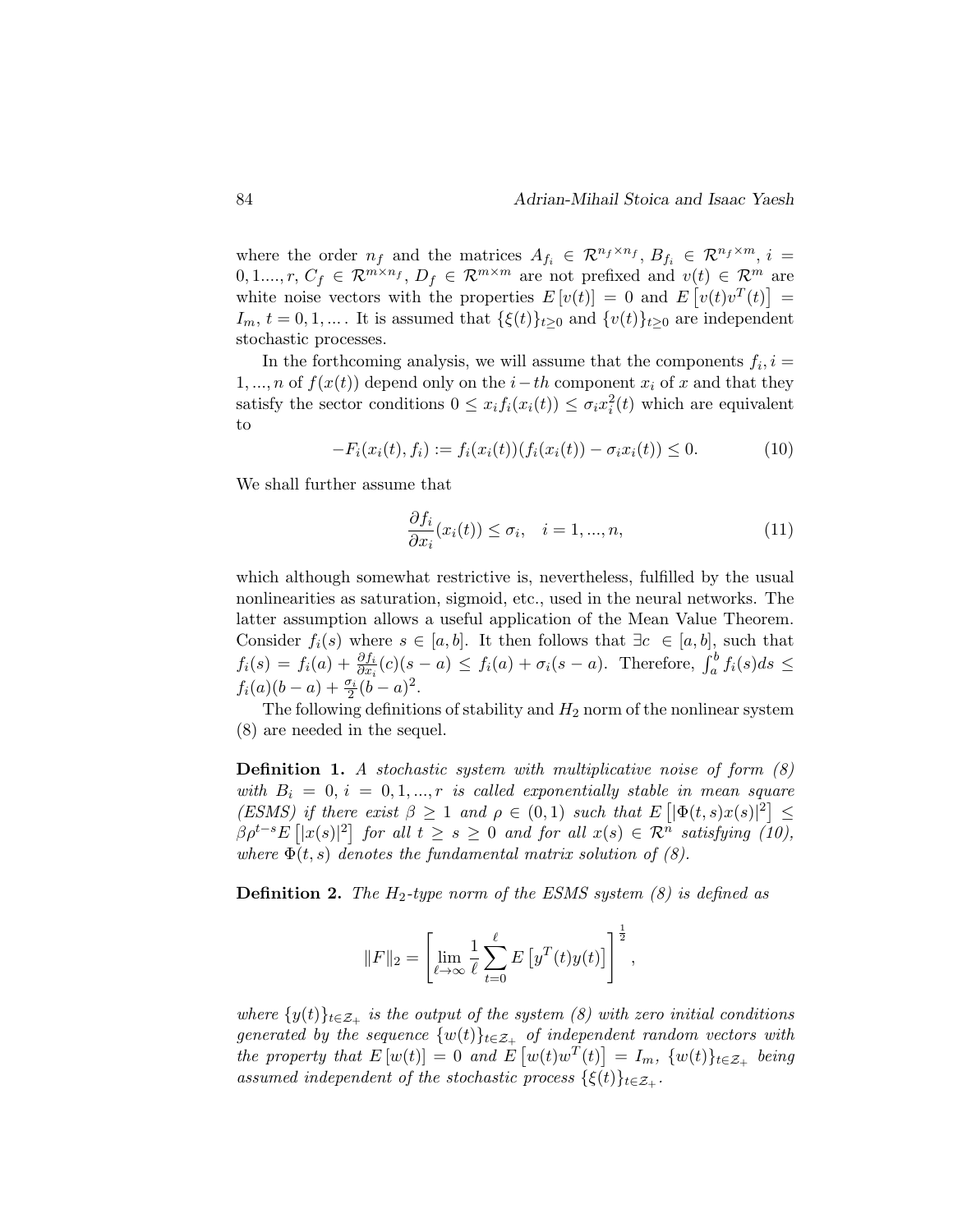Similar definitions with the above ones may be used for the case of linear systems corrupted with multiplicative noise as are the filters  $G$  of form  $(9)$ . In this latest case, the following result provides a procedure to compute the  $H_2$  type norm of an ESMS system of form ([18]).

**Lemma 1** The  $H_2$  type norm of the ESMS system (9) is given by

$$
||G||_2 = \left(Tr\left(C_f Y C_f^T + D_f D_f^T\right)\right)^{\frac{1}{2}},
$$

where  $Y \geq 0$  is the solution of the generalized Lyapunov equation

$$
Y = \sum_{i=0}^{r} (A_{f_i} Y A_{f_i}^T + B_{f_i} B_{f_i}^T).
$$

The problem analyzed in the following section is to determine conditions under which the following inequality holds

$$
\sup_{G \in \mathcal{G}_a} \frac{\|FG\|_2}{\|G\|_2} < \gamma
$$

for a given  $\gamma > 0$ , with the ESMS systems F and G having the state space equations (8) and (9) respectively.

#### 3 Bounded Real Lemma type Result

Introduce the Lyapunov-Krasovskii–type function:

$$
V(x(t)) = x^{T}(t)Xx(t) + 2\sum_{k=1}^{n} \lambda_{k} \int_{0}^{x_{k}(t)} f_{k}(s) ds
$$

where  $X > 0$  is a positive definite matrix and  $\lambda_k \geq 0$ . By the definition of the H<sub>2</sub>-type norm, it follows that the condition  $\sup_{G \in \mathcal{G}_a} \frac{\|FG\|_2}{\|G\|_2}$  $\frac{F\ G||2}{\|G\|_2} < \gamma$  is equivalent with the condition

$$
\lim_{\ell \to \infty} \frac{1}{\ell} \sum_{t=0}^{\ell} E\left[ |y(t)|^2 - \gamma^2 |w(t)|^2 \right] < 0 \tag{12}
$$

for all  $w(t)$  generated by filters  $G \in \mathcal{G}_a$ .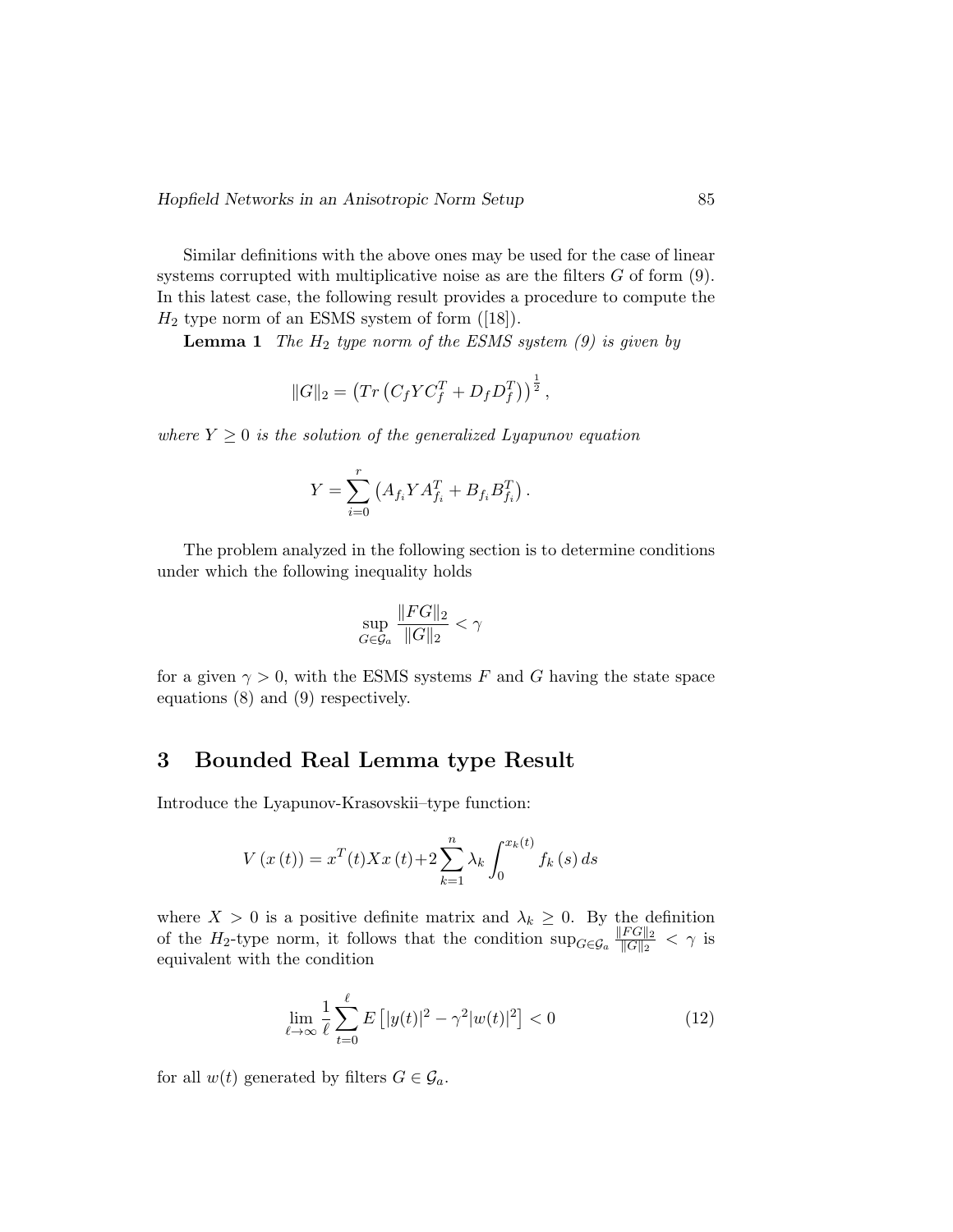Using (8) it follows that

$$
V (x (t + 1)) – V (x (t))
$$
  
=  $x^{T} (t + 1) X x (t + 1) – x^{T} (t) X x (t)$   
+2  $\sum_{k=1}^{n} \lambda_{k} \int_{x_{k}(t)}^{x_{k}(t+1)} f_{k} (x(s)) ds$   
=  $(A(t)x(t) + B(t)w(t) + \mathcal{F}f(x(t)))^{T} X$   
 $\times (A(t)x(t) + B(t)w(t) + \mathcal{F}f(x(t)))$   
 $-x^{T}(t) X x(t) - y^{T}(t) y(t) + x^{T}(t) C^{T} C x(t)$   
+  $x^{T}(t) C^{T} D w(t) + w^{T}(t) D^{T} C x(t) + w^{T}(t) D^{T} D w(t) +$   
 $2 \sum_{k=1}^{n} \lambda_{k} \int_{x_{k}(t)}^{x_{k}(t+1)} f_{k} (x(s)) ds$ 

where we added the zero term  $y^T(t)y(t) - (Cx(t) + Dw(t))^T(Cx(t) + Dw(t)).$ Collecting terms we readily obtain

$$
y^T(t)y(t) = x^T(t) \left(\mathcal{A}(t)^T X \mathcal{A}(t) - X + C^T C\right) x(t)
$$
  
+
$$
w^T(t) \left(D^T D + \mathcal{B}(t)^T X \mathcal{B}(t)\right) w(t)
$$
  
+
$$
w^T(t) \left(D^T C + \mathcal{B}(t)^T X \mathcal{A}(t)\right) x(t)
$$
  
+
$$
x^T(t) \left(C^T D + \mathcal{A}(t)^T X \mathcal{B}(t)\right) w(t)
$$
  
+
$$
f^T(x(t)) \mathcal{F}^T X \mathcal{F}f(x(t)) + x^T(t) \mathcal{A}(t)^T X \mathcal{F}f(x(t))
$$
  
+
$$
f^T(x(t)) \mathcal{F}^T X \mathcal{A}(t) x(t)
$$
  
+
$$
w^T(t) \mathcal{B}^T X \mathcal{F}f(x(t)) + f^T(x(t)) \mathcal{F}^T X \mathcal{B}(t) x(t)
$$
  
+
$$
x^T(t) X x(t) - x^T(t + 1) X x(t + 1)
$$
  
+
$$
2 \sum_{k=1}^n \lambda_k \int_{x_k(t)}^{x_k(t+1)} f_k(x(s)) ds.
$$

Noting that the properties of the random sequences  $\{\xi_i(t)\}_{t\geq 0}, i = 1, ..., r$ imply

 $E\left[\mathcal{A}^T X \mathcal{A}\right] = \sum_{i=0}^r A_i^T X A_i, E\left[\mathcal{B}^T X \mathcal{B}\right] = \sum_{i=0}^r B_i^T X B_i$  and  $E\left[\mathcal{A}^T X \mathcal{B}\right] = \sum_{i=0}^r A_i^T X B_i$ , it follows from the above equation that

$$
E\left[y^{T}(t)y(t)\right] = E\left[x^{T}(t)\left(\sum_{i=0}^{r} A_{i}^{T} X A_{i} - X + C^{T} C\right)x(t)\right] + w^{T}(t)\left(D^{T} D + \sum_{i=0}^{r} B_{i}^{T} X B_{i}\right) w(t) + w^{T}(t)\left(D^{T} C + \sum_{i=0}^{r} B_{i}^{T} X A_{i}\right)x(t) + x^{T}(t)\left(C^{T} D + \sum_{i=0}^{r} A_{i}^{T} X B_{i}\right) w(t) + f^{T}(x(t))\mathcal{F}^{T} X \mathcal{F}f(x(t)) + x^{T}(t)A_{0}^{T} X \mathcal{F}f(x(t)) + f^{T}(x(t))\mathcal{F}^{T} X A_{0} x(t) + w^{T}(t)B_{0}^{T} X \mathcal{F}f(x(t)) + f^{T}(x(t))\mathcal{F}^{T} X B_{0} w(t) + V(x(t)) - V(x(t+1))\right] + 2E \sum_{k=1}^{n} \lambda_{k} \int_{x_{k}(t)}^{x_{k}(t+1)} f_{k}(x(s)) ds.
$$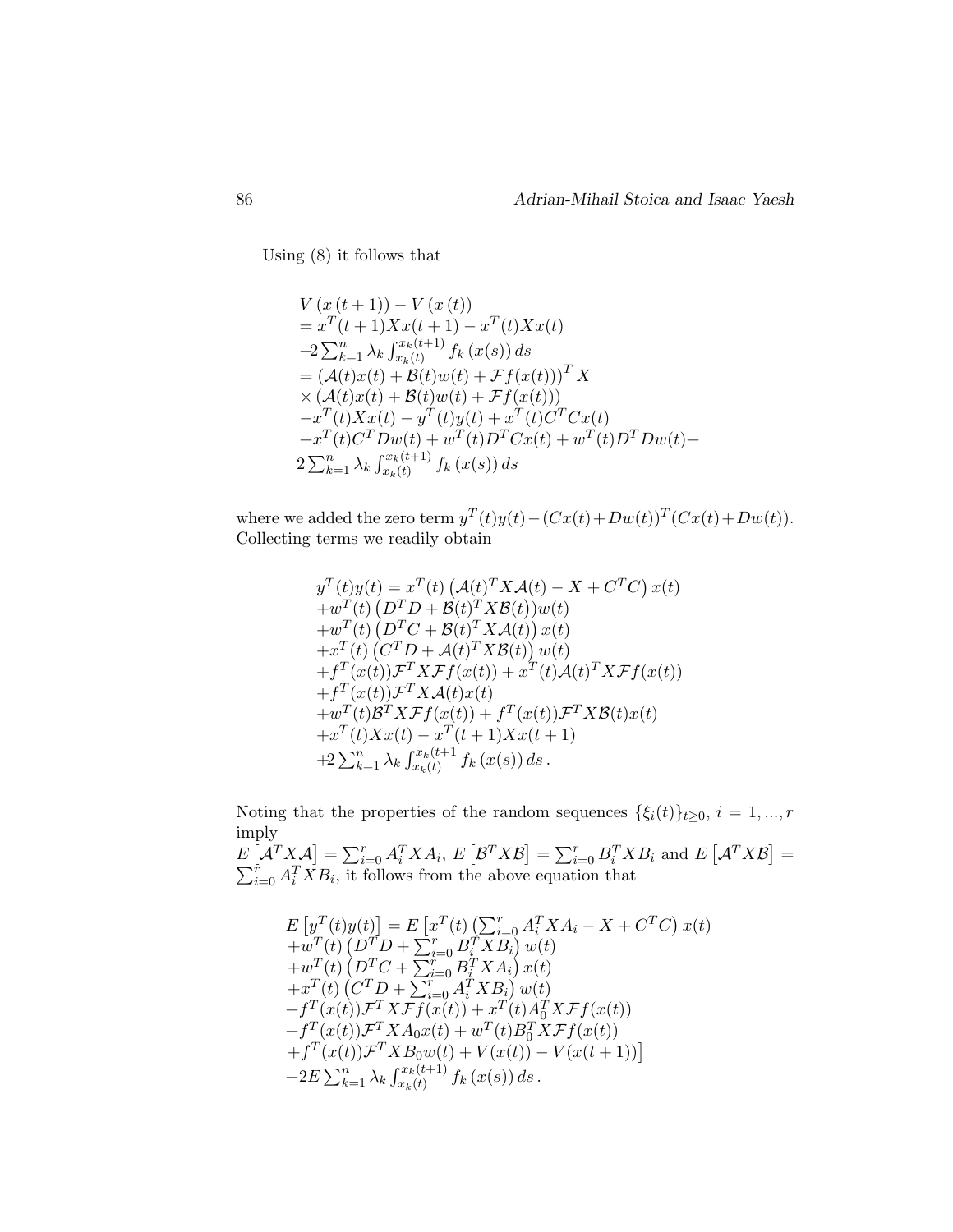However,

$$
2\sum_{k=1}^{n} \lambda_k \int_{x_k(t)}^{x_k(t+1)} f_k(x(s)) ds \le 2\sum_{k=1}^{n} f_k(x_k(t))(x_k(t+1) - x_k(t))\lambda_k
$$
  
+  $\sigma_k (x_k(t+1) - x_k(t))^2 \lambda_k$   
=  $2f^T(x(t))\Lambda(x(t+1) - x(t)) + (x(t+1) - x(t))^T S \Lambda(x(t+1) - x(t))$  (13)

where  $S := diag(\sigma_1, \ldots, \sigma_n)$  and  $\Lambda := diag(\lambda_1, \ldots, \lambda_n)$  Therefore,

$$
E\left[y^{T}(t)y(t)\right] \leq E\left[x^{T}(t)\left(\sum_{i=0}^{r} A_{i}^{T} X A_{i} - X + C^{T} C\right)x(t)\right] + w^{T}(t)\left(D^{T} D + \sum_{i=0}^{r} B_{i}^{T} X B_{i} - \frac{1}{q} I\right)w(t) + w^{T}(t)\left(D^{T} C + \sum_{i=0}^{r} B_{i}^{T} X A_{i}\right)x(t) + x^{T}(t)\left(C^{T} D + \sum_{i=0}^{r} A_{i}^{T} X B_{i}\right)w(t) + f^{T}(x(t))\mathcal{F}^{T} X \mathcal{F}f(x(t)) + x^{T}(t)A_{0}^{T} X \mathcal{F}f(t) + f^{T}(x(t))\mathcal{F}^{T} X A_{0} x(t) + w^{T}(t)B_{0}^{T} X \mathcal{F}f(x(t)) + f^{T}(t)\mathcal{F}^{T} X B_{0} w(t) + V(x(t)) - V(x(t+1))] + E\left[2f^{T}(x(t))\Lambda(x(t+1) - x(t))\right] + (x(t+1) - x(t))^{T} S\Lambda(x(t+1) - x(t)) + \frac{1}{q} w^{T}(t)w(t)
$$
(14)

where we added and subtracted  $\frac{1}{q}w^T(t)w(t)$ . Denoting  $\bar{A}_0 = A_0 - I$  and  $\bar{A}_i = A_i$  for  $i = 1, ..., r$ , from the above equation it follows that

$$
E\left[y^{T}(t)y(t)\right] \leq E\left[x^{T}(t)\left(\sum_{i=0}^{r} A_{i}^{T} X A_{i} - X + C^{T} C\right) x(t) + w^{T}(t)\left(D^{T} D + \sum_{i=0}^{r} B_{i}^{T} X B_{i} - \frac{1}{q} I\right) w(t) + w^{T}(t)\left(D^{T} C + \sum_{i=0}^{r} B_{i}^{T} X A_{i}\right) x(t) + x^{T}(t)\left(C^{T} D + \sum_{i=0}^{r} A_{i}^{T} X B_{i}\right) w(t) + V(x(t)) - V(x(t+1)) + \frac{1}{q} w^{T}(t) w(t) + x^{T}(t)\left(\sum_{i=0}^{r} \overline{A}_{i}^{T} S \Lambda \overline{A}_{i}\right) x(t) + w^{T}(t)\left(\sum_{i=0}^{r} B_{i}^{T} S \Lambda B_{i}\right) w(t) + x^{T}(t)\left(\sum_{i=0}^{r} B_{i}^{T} S \Lambda B_{i}\right) w(t) + x^{T}(t)\left(\sum_{i=0}^{r} \overline{A}_{i}^{T} S \Lambda B_{i}\right) w(t) + w^{T}(t)\left(\sum_{i=0}^{r} B_{i}^{T} \Lambda S \overline{A}_{i}\right) x(t) + x^{T}(t)\left(A_{0}^{T} \Lambda + \overline{A}_{0}^{T} S \Lambda F + A_{0}^{T} X F\right) f(x(t)) + f^{T}(x(t))\left(\Lambda F + \mathcal{F}^{T} \Lambda S \overline{A}_{0} + \mathcal{F}^{T} X A_{0}\right) x(t) + y^{T}(x(t))\left(\Lambda F + \mathcal{F}^{T} \Lambda S \overline{A}_{0} + \mathcal{F}^{T} X A_{0}\right) x(t) + w^{T}(t)\left[B_{0}^{T} \Lambda + B_{0}^{T} S \Lambda F + B_{0}^{T} X F\right] f(x(t)) + f^{T}(x(t))\left(\Lambda B_{0} + \mathcal{F}^{T} \Lambda S B_{0} + \mathcal{F}^{T} X B_{0}\right) w(t)\right].
$$
\n(15)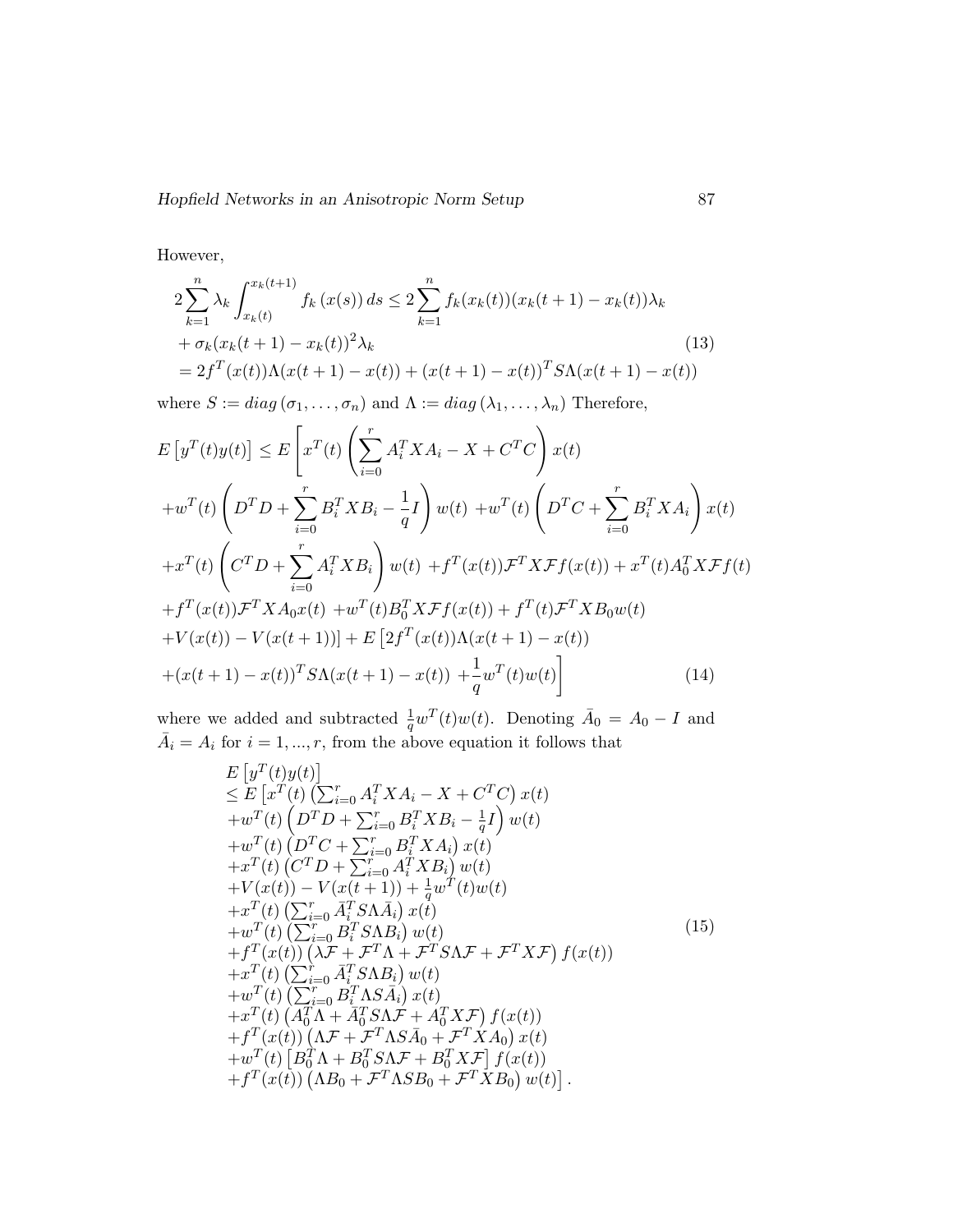Defining

$$
\chi(t) := [x^T(t), w^T(t), f^T(t)]^T
$$
\n(16)

one obtains from (15) that

$$
E\left[|y(t)|^2 - \gamma^2 |w(t)|^2\right]
$$
  
\n
$$
\leq E\left[V(x(t)) - V(x(t+1)) + \left(\frac{1}{q} - \gamma^2\right)w^T(t)w(t)\right]
$$
  
\n
$$
+ E[\chi^T(t)\Theta\chi(t)]
$$
\n(17)

where  $\Theta = \Theta^T$  having the block elements

$$
\Theta_{11} = \sum_{i=0}^{r} A_i^T X A_i - X + C^T C + \sum_{i=0}^{r} \bar{A}_i^T S \Lambda \bar{A}_i \n\Theta_{12} = C^T D + \sum_{i=0}^{r} A_i^T X B_i + \sum_{i=0}^{r} \bar{A}_i^T S \Lambda B_i \n\Theta_{13} = A_0^T \Lambda + A_0^T X \mathcal{F} + \bar{A}_0^T S \Lambda \mathcal{F} \n\Theta_{22} = D^T D + \sum_{i=0}^{r} B_i^T X B_i - \frac{1}{q} I + \sum_{i=0}^{r} B_i^T S \Lambda B_i \n\Theta_{23} = B_0^T \Lambda + B_0^T S \Lambda \mathcal{F} + B_0^T X \mathcal{F} \n\Theta_{33} = \Lambda \mathcal{F} + \mathcal{F}^T \Lambda + \mathcal{F}^T S \Lambda \mathcal{F} + \mathcal{F}^T X \mathcal{F}.
$$
\n(18)

The inequality (17) latter may be, however, written as  $F_0(\chi) \geq 0$  where  $F_0$  is a quadratic function with respect to its arguments. According with the  $S-$  procedure based method (see e.g.  $([20]))$ , these conditions subject to the sector constraints (10) are fulfilled if there exist  $\tau_i \geq 0, i = 1, \ldots, n$ such that  $F_0(\chi) - \sum_{k=1}^n \tau_k F_k(x, f) \geq 0$  for all  $L_2$  bounded inputs  $w(t)$ . Denoting  $T := diag(\tau_1, \ldots, \tau_n)$  we, therefore, obtain that (17) is fulfilled if the following holds:

$$
E\left[|y(t)|^2 - \gamma^2 |w(t)|^2\right] \\
\leq E\left[V(x(t)) - V(x(t+1)) + \left(\frac{1}{q} - \gamma^2\right) w^T(t) w(t)\right] \\
+ E[\chi^T(t) \mathcal{L}\chi(t)]
$$
\n(19)

where

$$
\mathcal{L} = \mathcal{L}^T, \mathcal{L} = [\mathcal{L}_{ij}]_{i,j=1,2,3}
$$
\n(20)

with

$$
\mathcal{L}_{11} = \sum_{i=0}^{r} A_i^T X A_i - X + C^T C + \sum_{i=0}^{r} \bar{A}_i^T S \Lambda \bar{A}_i \n\mathcal{L}_{12} = C^T D + \sum_{i=0}^{r} A_i^T X B_i + \sum_{i=0}^{r} \bar{A}_i^T S \Lambda B_i \n\mathcal{L}_{13} = A_0^T \Lambda + A_0^T X \mathcal{F} + \bar{A}_0^T S \Lambda \mathcal{F} + \frac{1}{2} S T \n\mathcal{L}_{22} = D^T D + \sum_{i=0}^{r} B_i^T X B_i - \frac{1}{q} I + \sum_{i=0}^{r} B_i^T S \Lambda B_i \n\mathcal{L}_{23} = B_0^T \Lambda + B_0^T S \Lambda \mathcal{F} + B_0^T X \mathcal{F} \n\mathcal{L}_{33} = \Lambda \mathcal{F} + \mathcal{F}^T \Lambda + \mathcal{F}^T S \Lambda \mathcal{F} + \mathcal{F}^T X \mathcal{F} - T
$$
\n(21)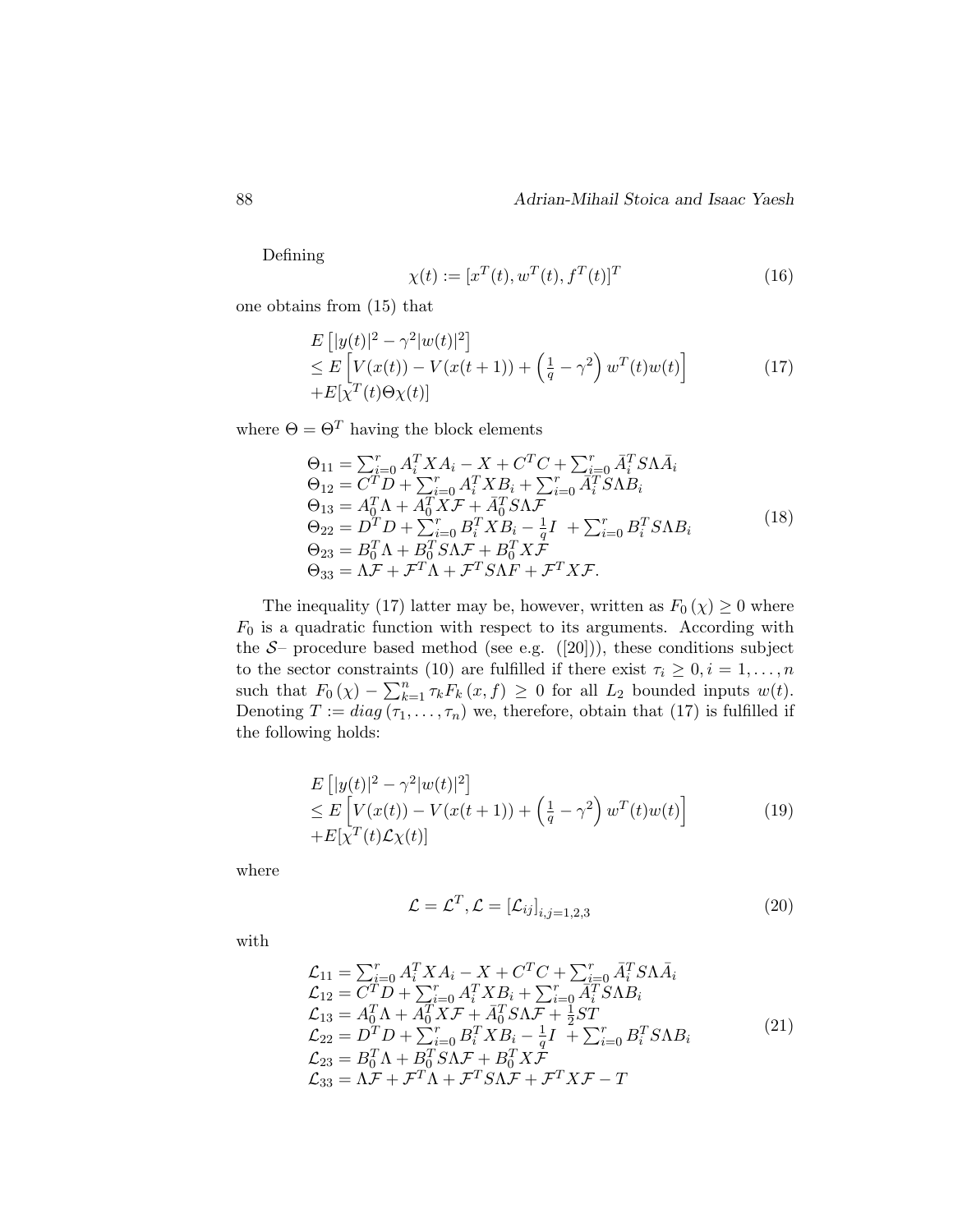where we have used the fact that

$$
\sum_{k=1}^{n} \tau_k F_k = \sum_{k=1}^{n} (\tau_k f_k \sigma_k x_k - \tau_k f_k^2)
$$
  
=  $-f^T T f + \frac{1}{2} x^T S T f + \frac{1}{2} f^T T S x.$  (22)

Since the systems (8) and(9) are ESMS,

$$
\lim_{\ell \to \infty} \frac{1}{\ell} E\left[V(x(0)) - V(x(\ell))\right] = 0,
$$

and, therefore, collecting terms and adding and subtracting  $\gamma^2 w^T(t) w(t)$ , the following relation is obtained:

$$
\lim_{\ell \to \infty} \frac{1}{\ell} \sum_{t=0}^{\ell} E\left[|y(t)|^2 - \gamma^2 |w(t)|^2\right] \n\leq \left(\frac{1}{q} - \gamma^2\right) \lim_{\ell \to \infty} \frac{1}{\ell} \sum_{t=0}^{\ell} E\left[w^T(t)w(t)\right] \n+ \lim_{\ell \to \infty} \frac{1}{\ell} \sum_{t=0}^{\ell} E[\chi^T(t) \mathcal{L}\chi(t)]
$$
\n(23)

We are now in position to present our main result.

**Theorem 1** The system  $(8)$ ,  $(9)$  is stochastically stable and its anisotropic norm is less than  $\gamma > 0$  if there exist a  $q \in (0, \min(\gamma^{-2}, ||F||_{\infty}^{-2}))$ , a symmetric matrix  $X > 0$ , and diagonal matrices  $\Lambda > 0$ ,  $T > 0$ , satisfying  $\mathcal{L} < 0$ with  $\mathcal L$  defined by (20), (21) and

$$
\det\left(\frac{1}{q} - \gamma^2\right)\Psi_q^{-1} \le e^{-2a} \tag{24}
$$

$$
\Psi_q := \frac{1}{q}I - \sum_{i=0}^r B_i^T X B_i - D^T D - \sum_{i=0}^r B_i^T S \Lambda B_i > 0.
$$
 (25)

**Proof :** We further denote  $\eta = [x^T(t)f^T(x(t))]^T$ ,  $\mathcal{M}_{11} = \begin{bmatrix} \mathcal{L}_{11} & \mathcal{L}_{13} \\ \mathcal{L}_{31} & \mathcal{L}_{33} \end{bmatrix}$ ,

 $\mathcal{M}_{12} = \begin{bmatrix} \mathcal{L}_{12} \\ \mathcal{L}_{32} \end{bmatrix}$ ,  $\mathcal{M}_{21} = \mathcal{M}_{12}^T$  and ,  $\mathcal{M}_{22} = \mathcal{L}_{22} = -\Psi_q$ . Therefore, based on (23) it follows that

$$
\lim_{\ell \to \infty} \frac{1}{\ell} \sum_{t=0}^{\ell} E\left[ |y(t)|^2 - \gamma^2 |w(t)|^2 \right] \n\leq \left( \frac{1}{q} - \gamma^2 \right) \lim_{\ell \to \infty} \frac{1}{\ell} \sum_{t=0}^{\ell} E\left[ w^T(t) w(t) \right] \n+ \lim_{\ell \to \infty} \frac{1}{\ell} \sum_{t=0}^{\ell} \{ E[\eta^T(t) \mathcal{M}_{11} \eta(t)] \n+ E[\eta^T(t) \mathcal{M}_{12} w(t)] + E[w^T(t) \mathcal{M}_{21} \eta(t)] \nE[w^T(t) \mathcal{M}_{22} w(t)] \} < 0
$$
\n(26)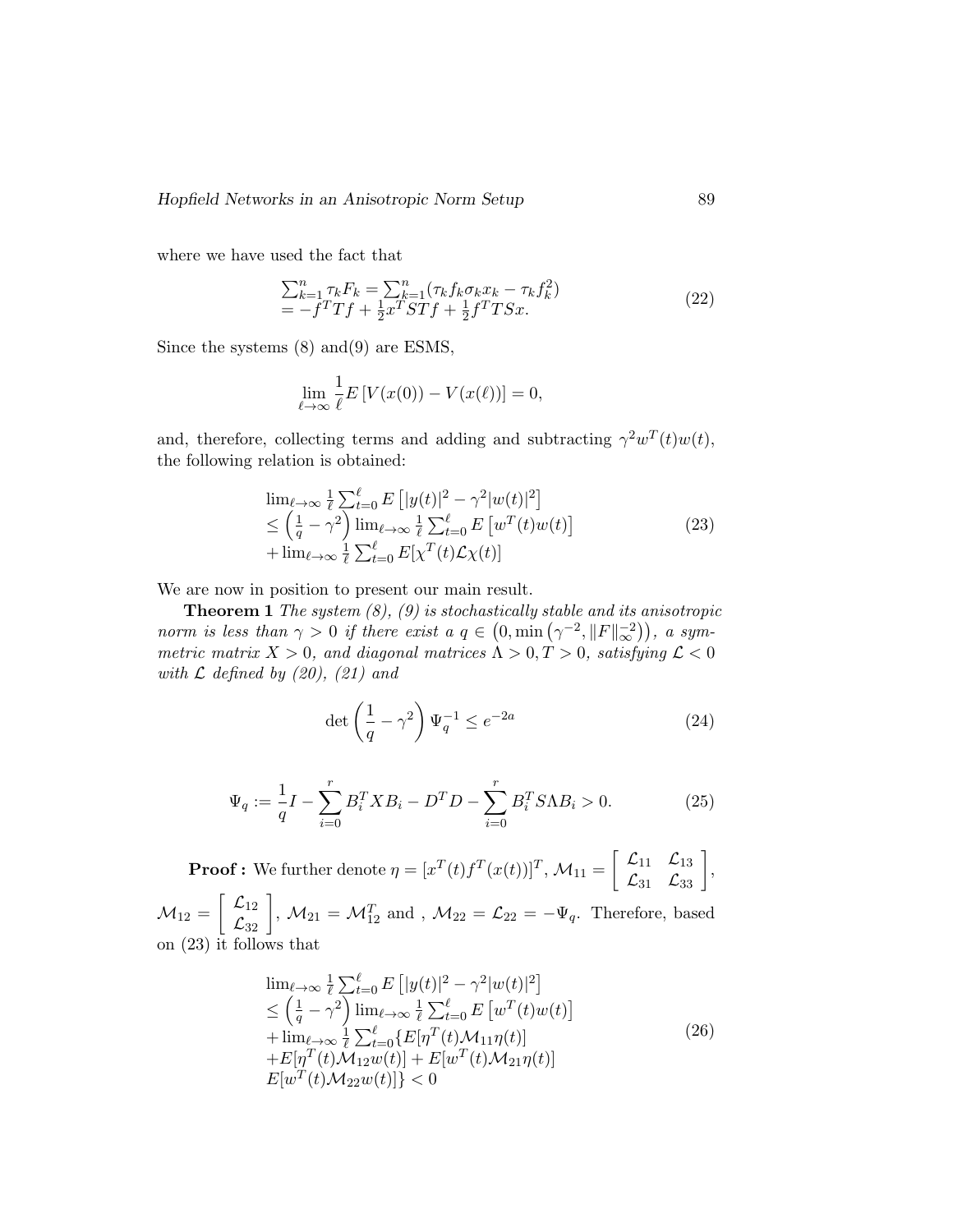Completing the right hand side to squares we readily obtain

$$
\lim_{\ell \to \infty} \frac{1}{\ell} \sum_{t=0}^{\ell} E \left[ |y(t)|^2 - \gamma^2 |w(t)|^2 \right] \n\leq \left( \frac{1}{q} - \gamma^2 \right) \lim_{\ell \to \infty} \frac{1}{\ell} \sum_{t=0}^{\ell} E \left[ w^T(t) w(t) \right] \n- \lim_{\ell \to \infty} \frac{1}{\ell} \sum_{t=0}^{\ell} E \left[ w(t) - w^+(t) \right]^T \Psi_q \left[ w(t) - w^+(t) \right] \n+ \lim_{\ell \to \infty} \frac{1}{\ell} \sum_{t=0}^{\ell} E \left[ \eta^T(t) \left( \mathcal{M}_{11} - \mathcal{M}_{12} \mathcal{M}_{22}^{-1} \mathcal{M}_{21} \right) \eta(t) \right]
$$
\n(27)

where  $w^+(t) := \Psi_q^{-1} \mathcal{M}_{12}^T \eta(t)$ . Then, adding and subtracting  $\Psi_q^{-1/2} v(t)$  to  $w^+(t)$  and using the properties of  $\{v(t)\}_{t\geq 0}$  one obtains

$$
\lim_{\ell \to \infty} \frac{1}{\ell} \sum_{t=0}^{\ell} E\left[ |y(t)|^2 - \gamma^2 |w(t)|^2 \right] + 2Tr \, D_f \Psi_q^{\frac{1}{2}} - m \n\leq \left( \frac{1}{q} - \gamma^2 \right) \lim_{\ell \to \infty} \frac{1}{\ell} \sum_{t=0}^{\ell} E\left[ w^T(t) w(t) \right] \n- \lim_{\ell \to \infty} \frac{1}{\ell} \sum_{t=0}^{\ell} E \, \mathcal{P}(t) \n+ \lim_{\ell \to \infty} \frac{1}{\ell} \sum_{t=0}^{\ell} E\left[ \eta^T(t) \left( \mathcal{M}_{11} - \mathcal{M}_{12} \mathcal{M}_{22}^{-1} \mathcal{M}_{21} \right) \eta(t) \right]
$$
\n(28)

where we denoted

$$
\mathcal{P}(t) := [w(t) - w^*(t)]^T \Psi_q [w(t) - w^*(t)]
$$

with  $w^*(t) := \Psi_q^{-1} \mathcal{M}_{12}^T \eta(t) + \Psi_q^{-1/2} v(t)$ . It follows that  $\mathcal{P}(t) \ge 0$  and  $\mathcal{P}(t) =$ 0 for  $w(t) = w^*(t)$ . This latest case corresponds to the situation when  $f_i(x_i) = 0, i = 1, ..., n$ , the filter G has the state  $x_f(t)$  equal to the state  $x(t)$ of  $F$  so that

$$
C_f = \Psi_q^{-1} \mathcal{L}_{12}^T D_f = \Psi_q^{-\frac{1}{2}}.
$$
 (29)

Note that we could, therefore, initially take in  $(9)$  and order n rather than  $n_f$  for the filter G, without loss of generality.

Based on the expression (29) of  $D_f$  and since  $x_f(t) = x(t)$ , from the second equation in (9) it follows that

$$
E\left[\tilde{w}(0)\tilde{w}^T(0)\right] = \Psi_q^{-1}.
$$
\n(30)

Further it will be shown that under the condition (24) from the statement, for all ESMS filters  $G \in \mathcal{G}_a$  having  $D_f = \Psi_q^{-\frac{1}{2}}$  the following condition is accomplished

$$
-m + \left(\frac{1}{q} - \gamma^2\right) ||G||_2^2 \le 0.
$$
 (31)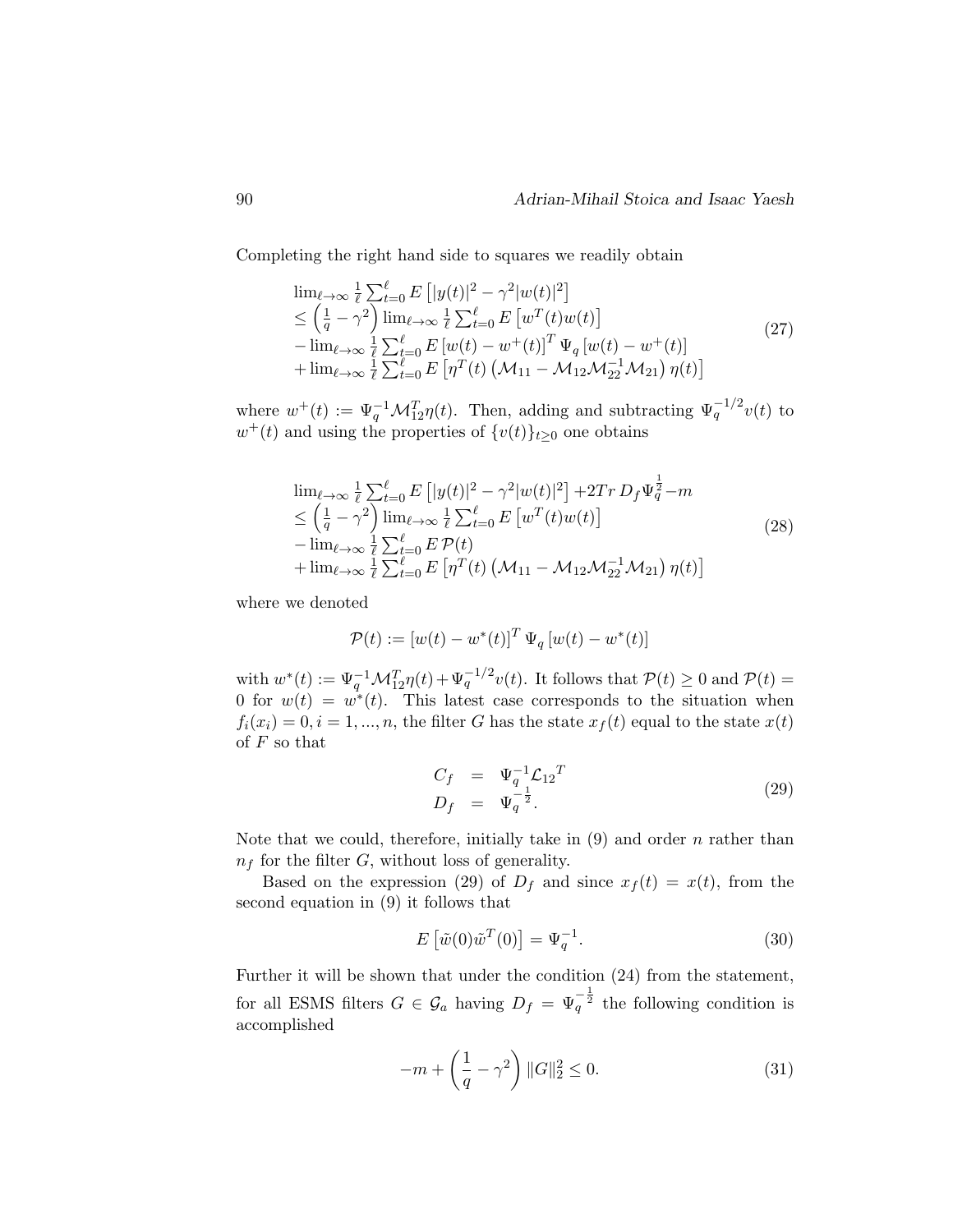Hopfield Networks in an Anisotropic Norm Setup 91

Indeed, since  $G \in \mathcal{G}_a$  and since  $D_f = \Psi_q^{-\frac{1}{2}}$  it follows from (2) that

$$
\det \frac{m\Psi_q^{-1}}{\|G\|_2^2} \ge e^{-2a}.\tag{32}
$$

Taking into account (24) and the above inequality it follows that

$$
\det \frac{m\Psi_q^{-1}}{\|G\|_2^2} \ge \det \left(\frac{1}{q} - \gamma^2\right) \Psi_q^{-1}
$$

from which one directly obtains  $(31)$ . Using  $(31)$ ,  $(28)$ , and the equation for  $D_f$  in (29), it follows that  $||FG||_2/||G||_2 \leq \gamma$  provided that  $\mathcal{M}_{11}$  –  $\mathcal{M}_{12} \mathcal{M}_{22}^{-1} \mathcal{M}_{21} < 0.$ 

Let us consider now the more general case, for which  $D_f$  does not necessarily satisfy (29), for a certain filter  $G \in \mathcal{G}_a$  satisfying, therefore, the condition

$$
-\frac{1}{2}\ln\det\frac{mD_fD_f^T}{\|G\|_2^2} \le a\,. \tag{33}
$$

From the above condition and from the assumption (24) it follows that

$$
\det\left(\frac{1}{q} - \gamma^2\right)\Psi_q^{-1} \le \det\frac{mD_fD_f^T}{\|G\|_2^2}.\tag{34}
$$

Assume that  $D_f$  is positive semidefinite. This is not a restrictive assumption since  $E[y^T(t)y(t)]$  and  $E[w^T(t)w(t)]$  depend by (8), (9) and Lemma 1 on  $D_f D_f^T$  and therefore the computations remain the same if the arbitrary matrix  $D_f$  is replaced by the semidefinite matrix  $\tilde{D_f}$  given by the Cholesky factorization of  $D_f D_f^T$ .

Using the property  $\det(A) \leq (Tr(A)/m)^m$  for any  $A \geq 0$  ([21]), from the above inequality one obtains

$$
Tr\left(D_f\Psi_q^{\frac{1}{2}}\right) \ge \left(\frac{1}{q} - \gamma^2\right)^{\frac{1}{2}} m^{\frac{1}{2}} \|G\|_2 \tag{35}
$$

and thus

$$
\begin{split}\n&\left(\frac{1}{q} - \gamma^2\right) ||G||_2^2 - 2Tr\left(D_f \Psi_q^{\frac{1}{2}}\right) + m \\
&\leq \left(\frac{1}{q} - \gamma^2\right) ||G||_2^2 - 2\left(\frac{1}{q} - \gamma^2\right)^{\frac{1}{2}} m^{\frac{1}{2}} ||G||_2 + m \\
&= \left(\left(\frac{1}{q} - \gamma^2\right)^{\frac{1}{2}} ||G||_2 - m^{\frac{1}{2}}\right)^2.\n\end{split} \tag{36}
$$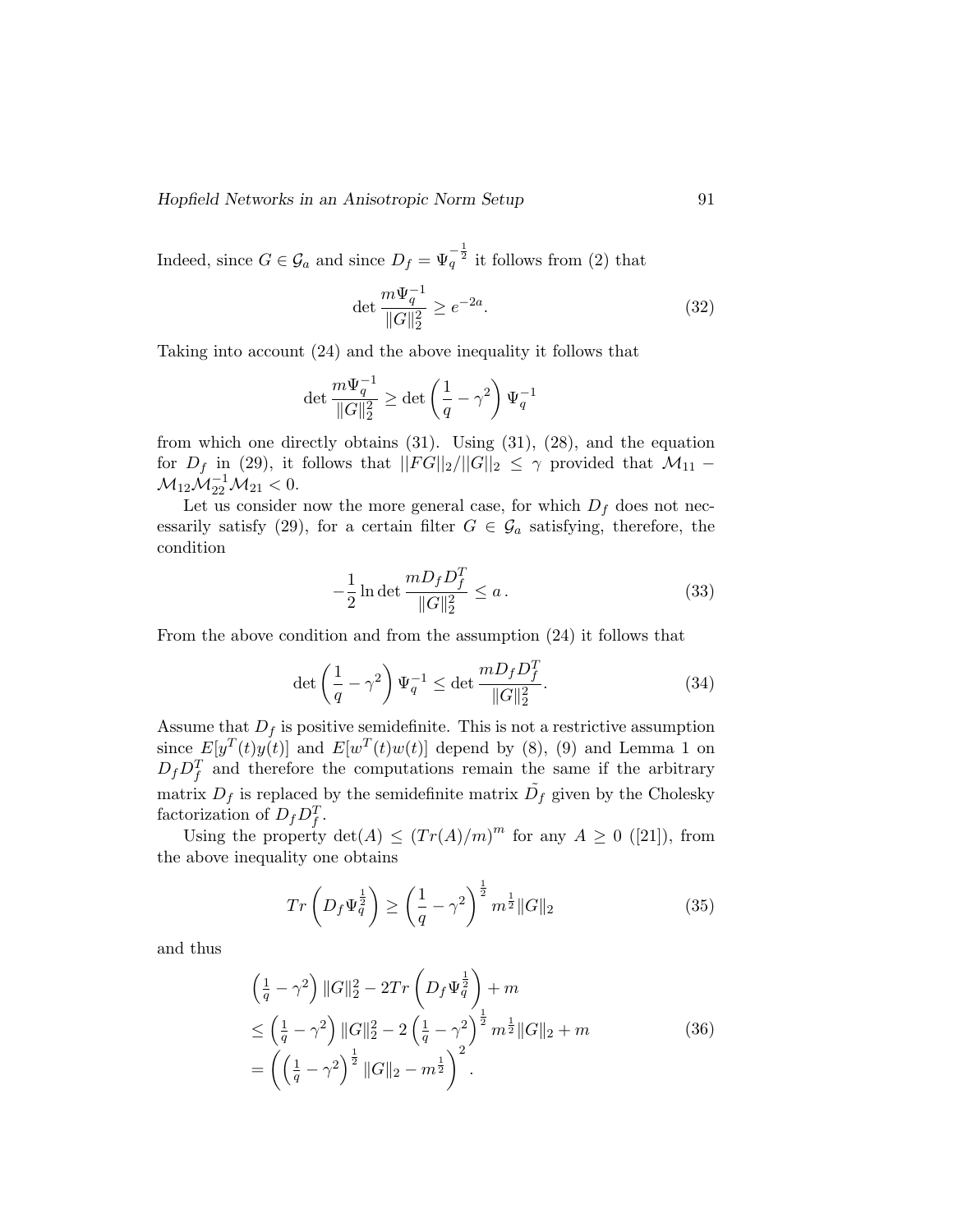From the above inequality it follows that if

$$
\left(\frac{1}{q} - \gamma^2\right) ||G||_2^2 = m,\tag{37}
$$

the left hand side of (36) is nonpositive and, therefore, from (28) it follows that  $||FG||_2/||G||_2 \leq \gamma$  since  $||FG||_2/||G||_2$  and  $\bar{A}(G)$  are invariant under scalar scaling of G, and and since  $\mathcal{M}_{11} - \mathcal{M}_{12}\mathcal{M}_{22}^{-1}\mathcal{M}_{21} < 0$  iff  $\mathcal{L} < 0$ .

#### 4 An Example

Consider the short period dynamics of an air vehicle at a selected operating point,

$$
\left[\begin{array}{c}\n\dot{\alpha} \\
\dot{q}\n\end{array}\right] = \left[\begin{array}{cc}\n-1 & 20 \\
-2 & -10\n\end{array}\right] \left[\begin{array}{c}\n\alpha \\
q\end{array}\right] + \left[\begin{array}{c}\n0.2 \\
2\end{array}\right] \tanh(\delta)
$$

where  $\alpha$  is the angle of attack, q is the pitch rate and  $\delta$  is the elevon angle commanded by the servo system modelled as:

$$
\dot{\delta} = -100(\delta - \delta_c)
$$

and where the control is given by  $\delta_c = (0.9044+\nu)\alpha-0.6252q+w$ . The signal  $\nu$  represents white noise corrupting gain, due to noise in gain scheduling parameter (e.g. dynamic pressure). The servo is subject to soft saturation due to the effect of aerodynamic hinge moments at large elevon angles. Our aim is to analyze the effect of the measurement noise  $w$  on the pitch rate  $y = q$  in the sense of the anisotropic norm. Augmenting the state vector to be  $x = col\{\alpha, q, \delta\}$  and taking a sample time of  $T = 0.1$  sec and a zero-order hold, the discrete-time version of the above system is given by  $(8)$  where:

$$
A_0 = \begin{bmatrix} 0.9881 & 0.1892 & 0 \\ -0.0189 & 0.9030 & 0 \\ 0.5724 & -0.3087 & 0.3679 \end{bmatrix}, B = \begin{bmatrix} 0.0039 \\ 0.0190 \\ -0.0033 \end{bmatrix}
$$

$$
C = \begin{bmatrix} 0 & 1 & 0 \end{bmatrix}, D = 0, F = \begin{bmatrix} 0 & 0 & 0.0039 \\ 0 & 0 & 0.0190 \\ 0 & 0 & -0.0033 \end{bmatrix}
$$

and where  $f_i(x_i) = tanh(x_i)$ . Therefore,  $\sigma_i = 1$ . The above gain noise  $\nu$  is represented by the following matrix

$$
A_1 = \left[ \begin{array}{rrr} 0.15 & 0 & 0 \\ 0 & 0.15 & 0 \\ -0.009482 & 0 & 0.05182 \end{array} \right]
$$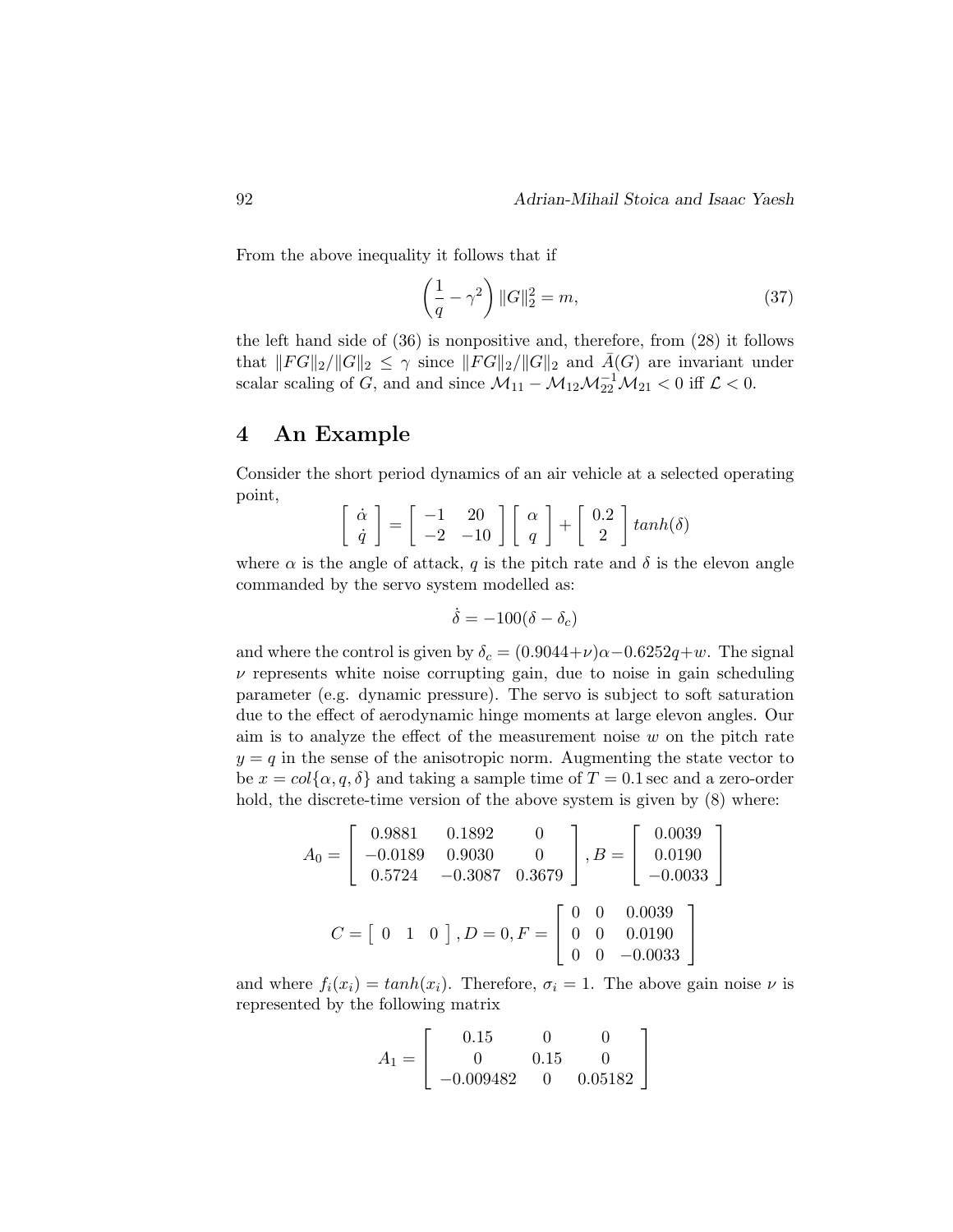Note that  $f_i, i = 1, 2$  are multiplied in (8) by zero and, therefore, do not play any role. The noise  $w$  has been simulated as the output of a low-pass filter with a standard white noise input sequence.



Figure 1: Mean Anistoropy of w



Figure 2: Comparison of  $H_{\infty}$  and Anisotropic norms

The mean anisotropy of the noise is depicted in Fig. 1 as a function of the filter time constant. A time constant of 0.0085 sec . has been taken, leading to the anisotropy of  $a = 0.05$ . In Fig. 2. the  $H_{\infty}$ -norm (solid blue line) is depicted, of the system replacing the non-linearity by a series of "scale factors" in [0, 1] which represent the incremental gain of  $f_3(x_3) = tanh(x_3)$ .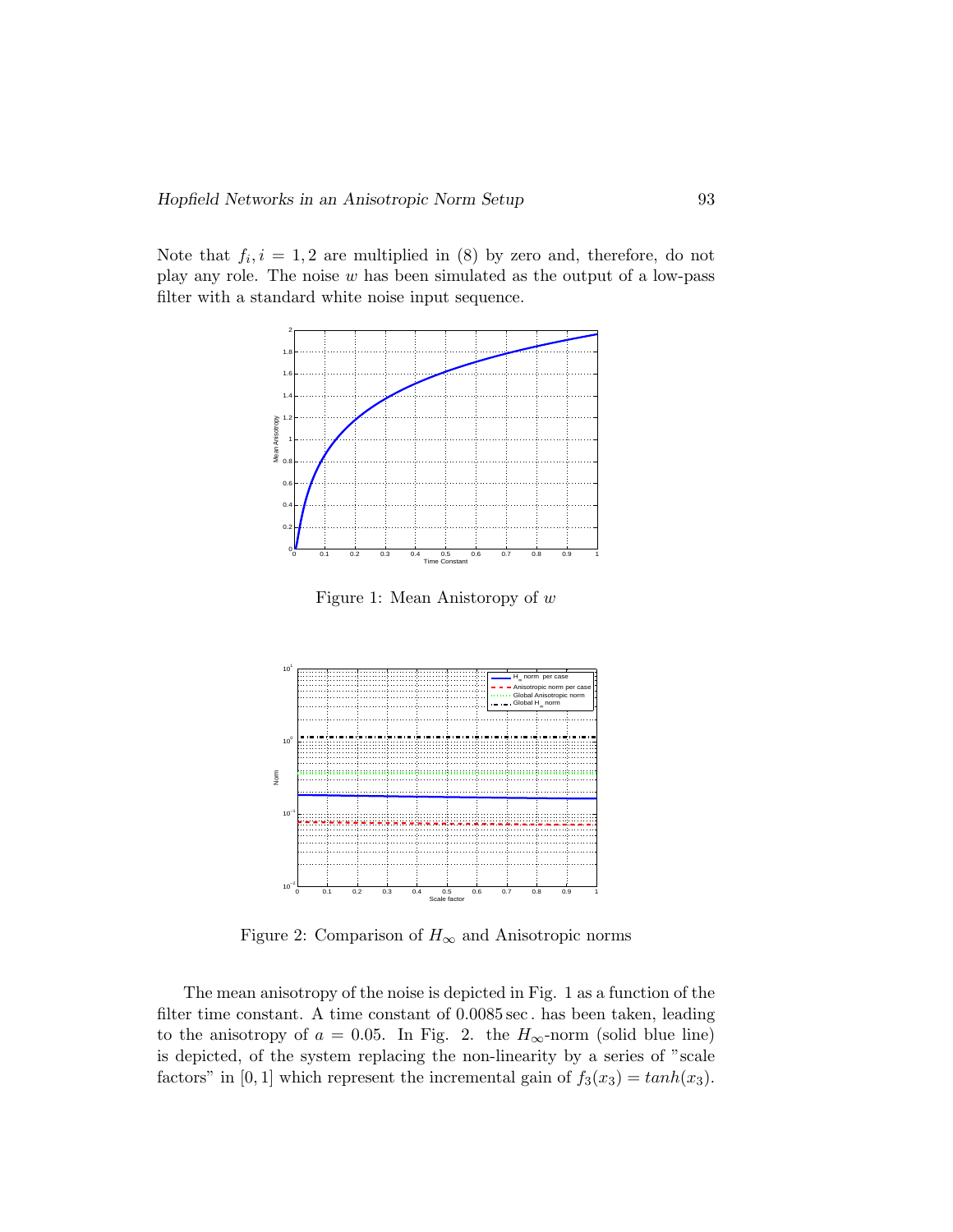The global  $H_{\infty}$ -norm (black dash-dotted line) has been computed using the results of  $([14])$  and YALMIP  $([22])$  for a that tends to infinity, serves, as could be expected, as an upper bound to the case-wise  $H_{\infty}$ -norms (solid blue line). Similarly the anisotropic norm (dashed red line) for the same "scale factors" replacing the non-linearity are depicted in Fig. 2, along with the anisotropic norm-bound  $\gamma$  (dotted green line) derived from Theorem 1. Indeed the global anisotropic norm bound  $\gamma$ , provides an upper bound for the case-wise scale factors (red dashed line), and is lower than the global  $H_{\infty}$ -norm (black dash-dotted line), demonstrating, therefore, the reduced conservatism in the anisotropic-norm with respect to the  $H_{\infty}$ -norm. The above system has been simulated, and the results are depicted in Fig. 3, where Fig. 3a shows  $\delta$  before and after the soft saturation by the tanh function, and Fig. 3b, depicts the pitch rate  $y = q$ . We note that the ratio 0.07 between the standard deviation of y and w, is less than  $\gamma = 0.363$ predicted by Theorem 1.



Figure 3: Simulation Results : a) System output b) Control Input

## 5 Conclusions

A class of stochastic Hopfield networks subject to state-multiplicative noise has been considered. Stochastic stability and disturbance attenuation analysis in an anisotropic-norm setup has been derived. The results can be applied to e.g. a stick balancing related model, inspired by ([3]) and ([23])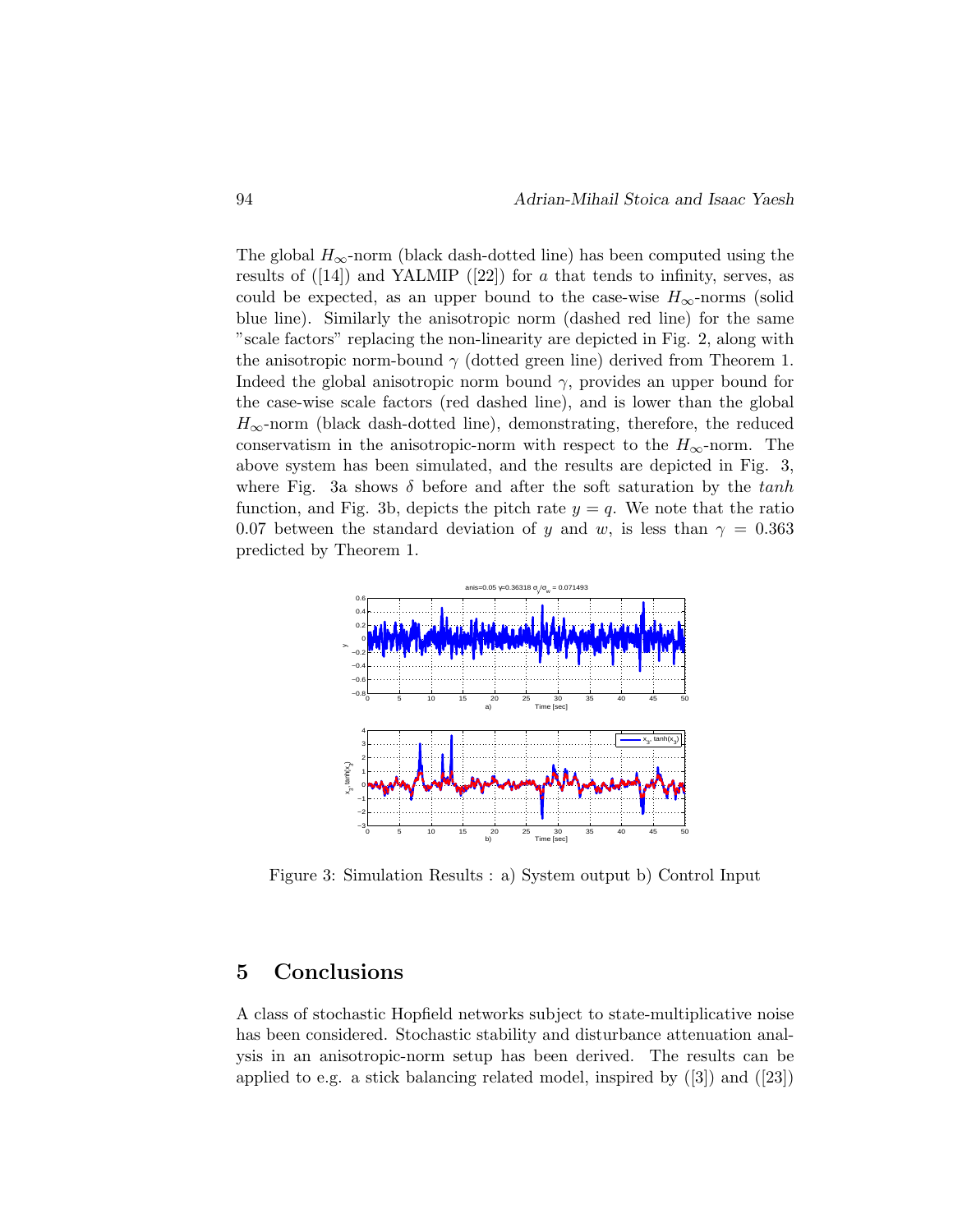which includes such state-multiplicative noise. Such application is left as a topic for future research.

### References

- [1] S. Haykin, Neural Networks A Comprehensive, Prentice-Hall, New-Jersey, 1999.
- [2] J. L. Cabrera, R. Bormann, C. Eurich, T. Ohira and J. Milton, "Statedependent noise and human balance control", Fluctuation and Noise Letters, 4, L107–L118, 2001.
- [3] J. L. Cabrera and J.G. Milton, "On-Off Intermittency in a Human Balancing Task", Physical Review Letters, 89(15), 158702, 2002.
- [4] A. Longtin, J.G. Milton, H.E. Bos and C. Mackey, "Noise and Critical Behavior of the Pupil Light Reflex at Oscillations Onset", Physics Review, (A41), pp. 6992–7005, 1990.
- [5] C.M. Harris and D.M. Wolpert, "Signal Dependent Noise Determines Motor Planning", Nature (London) , 394, pp. 780–784, 1998.
- [6] D. Banjerdpongchai and H. Kimura, "Robust Analysis of Discrete-Time Lur'e Systems with Slope Restrictions using Convex Optimization", Asian Journal of Control, 4, pp. 119–126, 2002.
- [7] S. Hu, X. Liao and X. Mao, (2003). "Stochastic Hopfield Neural Networks", Journal of Physics A: Mathematical and General, 36, pp. 1–15, 2003.
- [8] G. Zames, "Feedback and optimal sensitivity: model reference transformations, multiplicative seminorms and approximate inverses"' IEEE Trans. on Automatic Control, vol. 26, pp. 301–320, 1981.
- [9] D.S. Bernstein and W.M. Haddad, " LQG Control with and  $H_{\infty}$  Performance Bound a Riccati equation Approach", IEEE Transactions on Automatic Control, vol. 34, 293–305, 1989.
- [10] H. Rotstein and M. Sznaier, "An Exact Solution to General Four Block Discrete-Time Mixed  $H_2/H_{\infty}$  problems via Convex Optimization", IEEE Trans. on Automatic Control, vol. 43, pp. 1475–1481, 1998.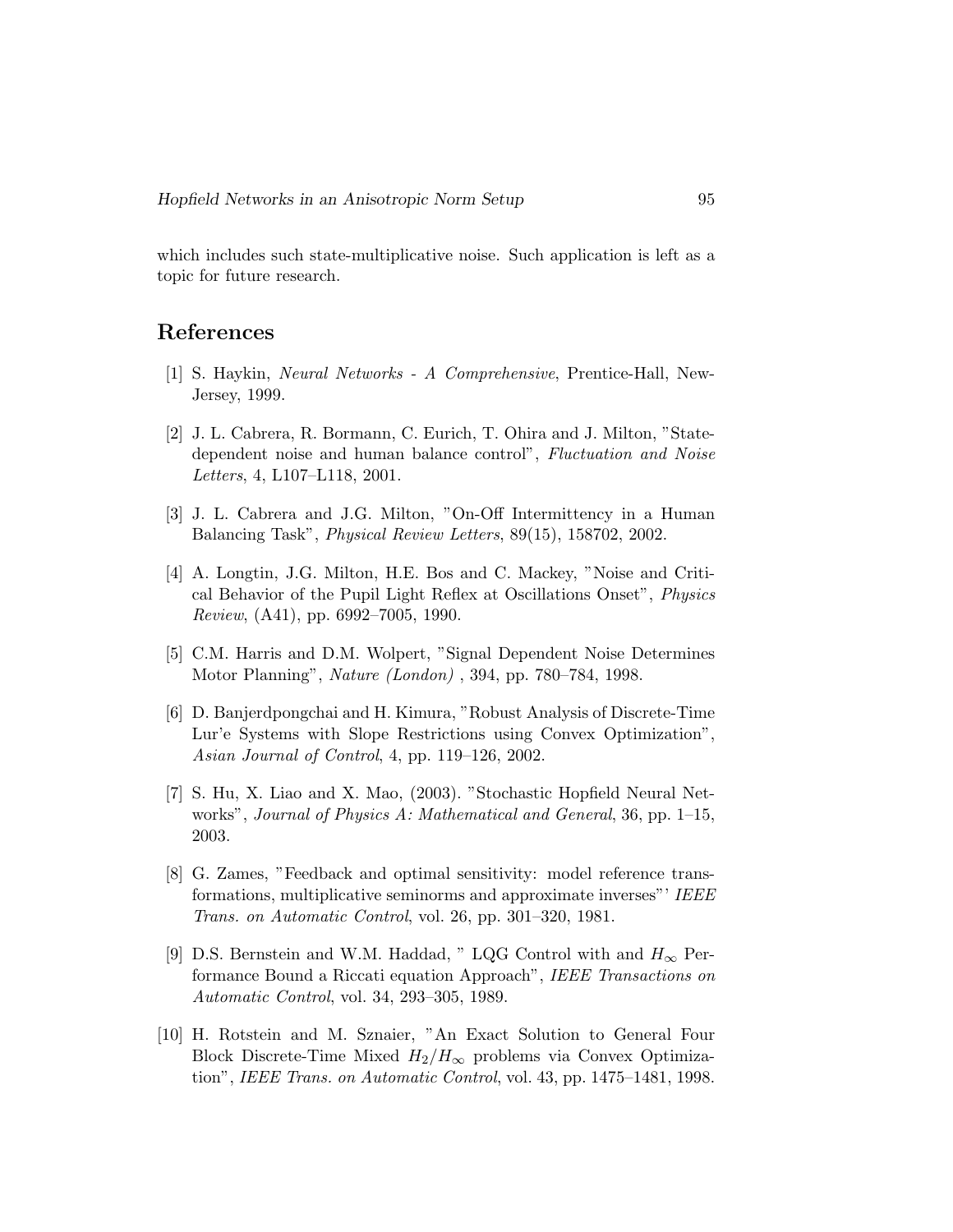- [11] I.G. Vladimirov, A.P. Kurdyukov and A.V. Semyonov, "Anisotropy of signals and entropy of linear time-invariant stochastic systems", Doklady Russ. Acad. Sci, 342, 5, pp. 583-585, 1995.
- [12] I.G. Vladimirov, A.P. Kurdyukov and A.V. Semyonov, "On computing the anisotropic norm of linear discrete-time-invariant systems",IFAC 13th Triennial World Congress, San Francisco, USA, pp. 179–184, 1996.
- [13] M.M. Tchaikovsky, A.P. Kurdyukov and V.N. Timin, "A Convex Formulation of Strict Anisotropic Norm Bounded Real Lemma", arXiv 1108.5140v5[cs.SY], 2011.
- [14] A.P. Kurdyukov, E. A. Maksimov and M.M. Tchaikovsky, "Anisotropy-Based Bounded Real Lemma" , Proceedings of the 19th International Symposium on Mathematical Theory of Networks and Systems-MTNS, Budapest, Hungary, 2010.
- [15] Y.A. Rozanov, Stationary Random Processes, Nauka, Moscow, 1990.
- [16] A.-M. Stoica and I. Yaesh, "A bounded real lemma type-result with respect to the anisotropic norm setup for stochastic systems with multiplicative noise", Automatica, 84, 174–180, 2017.
- [17] M. M. Tchaikovsky and A.P. Kurdyukov, "Strict Anisotropic Norm Bounded Real Lemma in Terms of Matrix Inequalities", Doklady Mathematics, vol. 84, no. 3, pp. 895–898, DOI: 10.1134/S1064562411070167, 2011.
- [18] V. Dragan, T. Morozan and A.-M. Stoica, *Mathematical Methods in* Robust Control of Discrete-Time Linear Stochastic Systems, Springer, 2010.
- [19] S. Haykin, (1999). Neural Networks A Comprehensive, Prentice-Hall, New-Jersey, 1999.
- [20] S. Boyd, L. El Ghaoui, E. Feron and V. Balakrishnan, Linear matrix inequalities in system and control theory Philadelphia, PA: SIAM, 1994.
- [21] D.S. Bernstein, Matrix Mathematics: Theory, Facts and Formulas with Application to Linear Systems Theory, Princeton University Press, 2005.